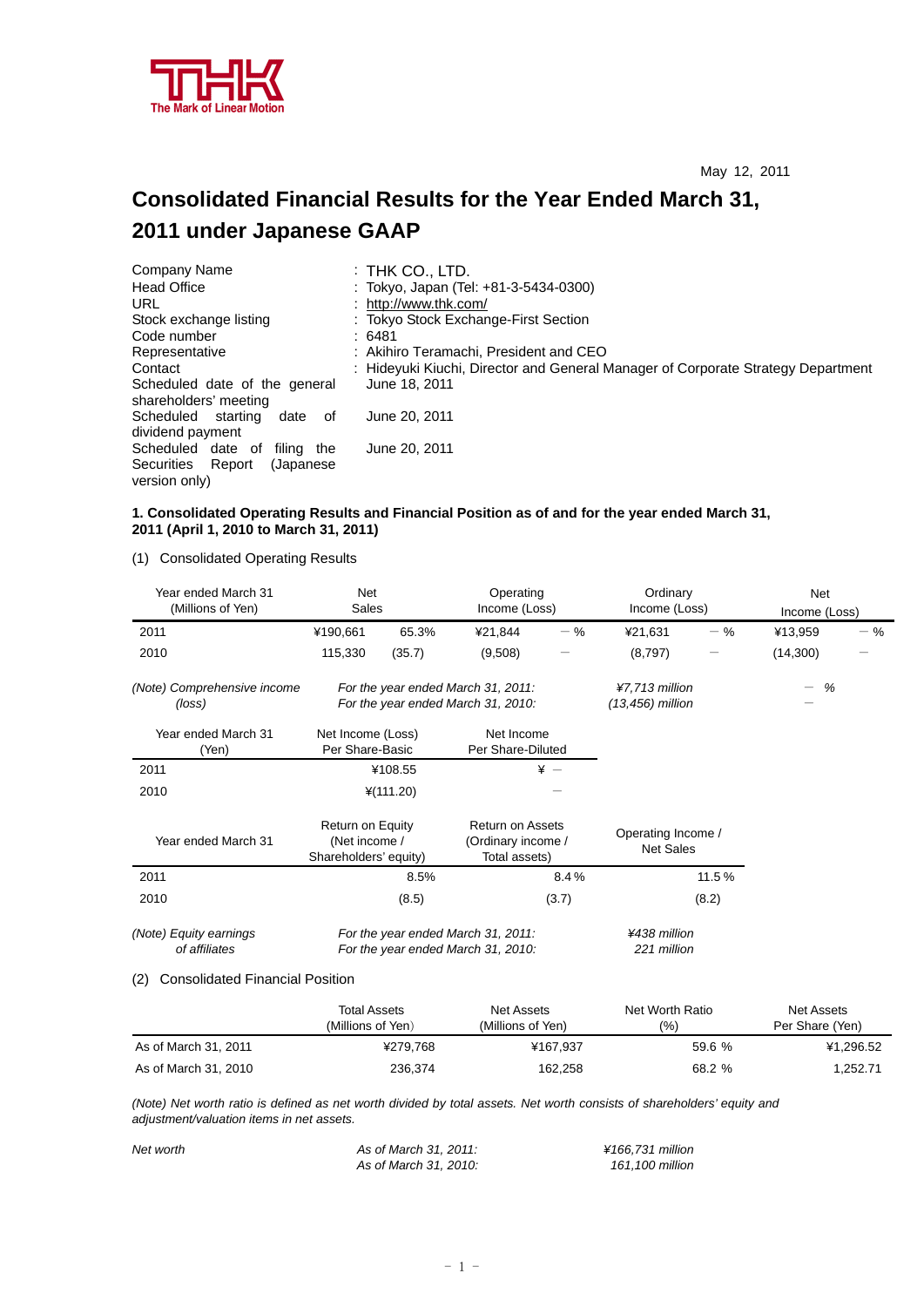## (3) Consolidated Cash Flows

| Year ended March 31<br>(Millions of Yen) | Net Cash Provided by<br><b>Operating Activities</b> | Net Cash Used in<br><b>Investing Activities</b> | Net Cash Provided by<br><b>Financing Activities</b> | Cash and Cash<br>Equivalents,<br>End of Year |
|------------------------------------------|-----------------------------------------------------|-------------------------------------------------|-----------------------------------------------------|----------------------------------------------|
| 2011                                     | ¥21.608                                             | $*(6,299)$                                      | ¥17.913                                             | ¥100.104                                     |
| 2010                                     | 4.401                                               | (7,322)                                         | 7.932                                               | 69,266                                       |

#### **2. Dividends**

|                  | Dividend Per Share (Yen)                     |                                                    |                                                  |          |       |
|------------------|----------------------------------------------|----------------------------------------------------|--------------------------------------------------|----------|-------|
|                  | <b>First Quarter</b><br>end as of<br>June 30 | <b>Second Quarter</b><br>end as of<br>September 30 | <b>Third Quarter</b><br>end as of<br>December 31 | Year end | Total |
| 2010 (Actual)    |                                              | 7.50                                               |                                                  | 7.50     | 15.00 |
| 2011 (Actual)    |                                              | 8.00                                               |                                                  | 8.00     | 16.00 |
| 2012 (Projected) |                                              | 11.00                                              |                                                  | 11.00    | 22.00 |
|                  | Total Amount of                              |                                                    |                                                  |          |       |

|                  | TURIL AITIUUTIL UL<br>Dividends for<br>the year<br>(Millions of Yen) | Payment Ratio<br>(Consolidated) | Cash Dividends<br>/ Net Assets<br>(Consolidated) |
|------------------|----------------------------------------------------------------------|---------------------------------|--------------------------------------------------|
| 2010 (Actual)    | 1.929                                                                | $-$ %                           | 1.1%                                             |
| 2011 (Actual)    | 2.057                                                                | 14.7%                           | 1.3%                                             |
| 2012 (Projected) | n/a                                                                  | 14.5%                           | n/a                                              |

## **3. Forecasts for the year ending March 31, 2012 (April 1, 2011 to March 31, 2012)**

|                                             | <b>Net</b><br>Sales<br>(Millions of Yen) | Operating<br>Income<br>(Millions of Yen) | Ordinary<br>Income<br>(Millions of Yen) | Net<br>Income<br>(Millions of Yen) | Net Income per<br>Share (Yen) |
|---------------------------------------------|------------------------------------------|------------------------------------------|-----------------------------------------|------------------------------------|-------------------------------|
| Second Quarter ending<br>September 30, 2011 |                                          |                                          |                                         |                                    |                               |
| (amount)                                    | ¥103.000                                 | ¥12.500                                  | ¥12.600                                 | ¥8,400                             | ¥65.32                        |
| (percentage)                                | 11.8%                                    | 30.7%                                    | 43.9%                                   | 47.2%                              | n/a                           |
|                                             | <b>Net</b><br>Sales<br>(Millions of Yen) | Operating<br>Income<br>(Millions of Yen) | Ordinary<br>Income<br>(Millions of Yen) | Net<br>Income<br>(Millions of Yen) | Net Income per<br>Share (Yen) |
| March 31,<br>Year ending<br>2012            |                                          |                                          |                                         |                                    |                               |
| (amount)                                    | ¥215.000                                 | ¥29.000                                  | ¥29.400                                 | ¥19.500                            | ¥151.63                       |
| (percentage)                                | 12.8%                                    | 32.8%                                    | 35.9%                                   | 39.7%                              | n/a                           |

 *(Note) The above forecasts are based upon the information currently available at the time of the announcement of this report. Actual performance may differ from the estimates due to various unforeseen factors.* 

### **4**.**Other Financial Information**

- (1) Significant change in scope of consolidation: None
- (2) Changes in accounting policy/treatment/presentation manner due to:

| a. Changes in accounting standards | Please refer to "5. Accounting Changes" |
|------------------------------------|-----------------------------------------|
| b. Other changes                   | Please refer to "5. Accounting Changes" |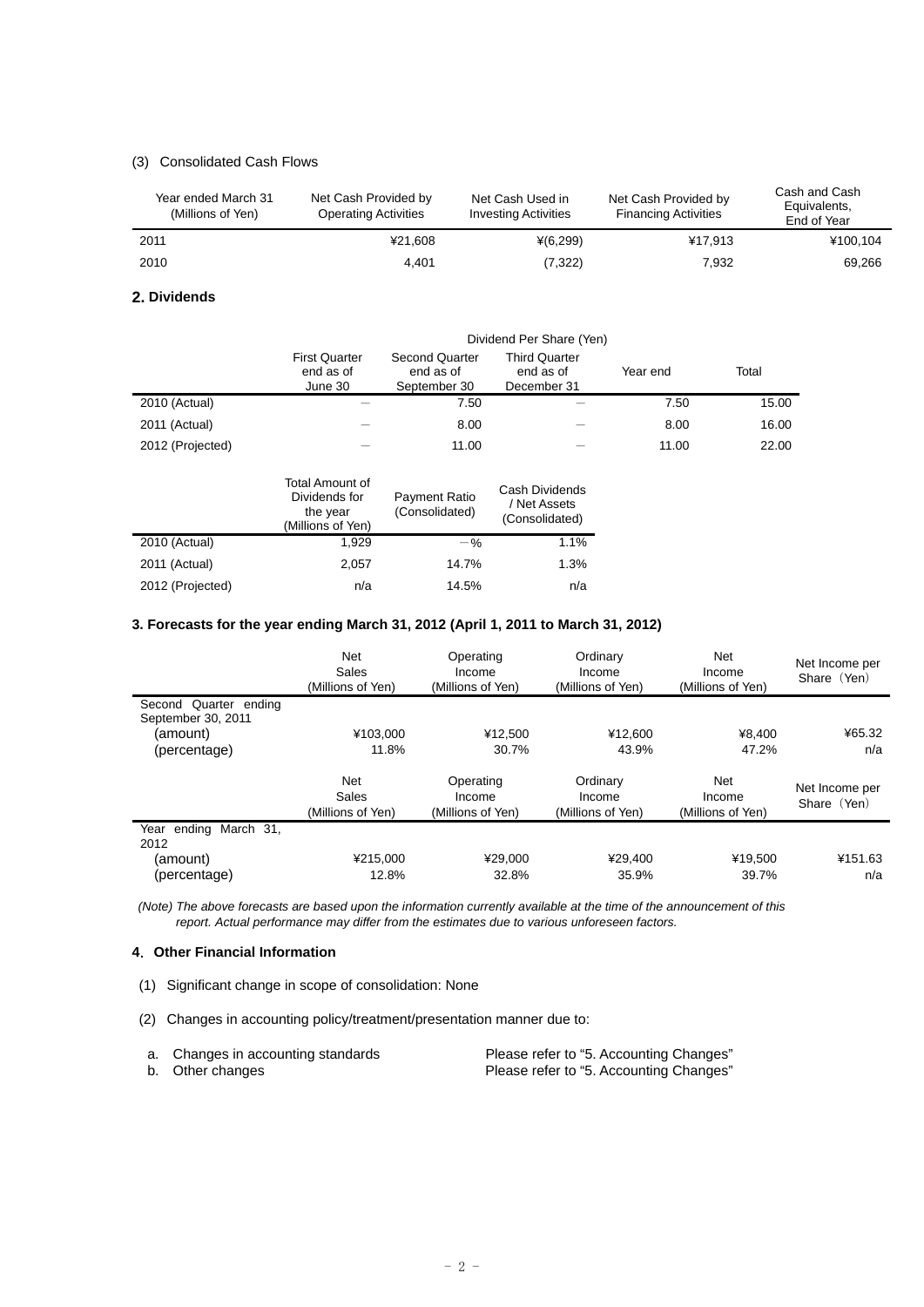#### (3) Number of shares

|    |                                         |                | (shares)    |
|----|-----------------------------------------|----------------|-------------|
| a. | Common stock issued, including treasury |                |             |
|    | stock, as of:                           | March 31, 2011 | 133,856,903 |
|    |                                         | March 31, 2010 | 133,856,903 |
| b. | Treasury stock as of:                   | March 31, 2011 | 5,257,342   |
|    |                                         | March 31, 2010 | 5,255,442   |
| C. | Average number of common stock for the  |                |             |
|    | year ended:                             | March 31, 2011 | 128,600,650 |
|    |                                         | March 31, 2010 | 128,602,891 |

#### **5**.**Accounting Changes**

(1) Effective April 1, 2010, THK applied Statement No.16, "Accounting Standard for Equity Method of Accounting for Investments" issued by the Accounting Standards Board of Japan ("ASBJ") and ASBJ Practical Issues Task Force No. 24, "Practical Solution on Unification of Accounting Policies Applied to Associates Accounted for Using the Equity Method". This accounting change did not have any effect on ordinary income nor income before income taxes and minority interests.

(2) Effective April 1, 2010, THK applied ASBJ Statement No.18 "Accounting Standard for Asset Retirement Obligations" and ASBJ Guidance No.21 "Guidance on Accounting Standard for Asset Retirement Obligations". This accounting change did not have any effect on operating income, ordinary income nor income before income taxes and minority interests.

Under rent agreements of the head office and other spaces, THK group is obliged to pay restoring costs at relocation. The asset retirement obligation, however, is not reasonably determinable because the rent periods are uncertain. THK also has obligation for disposal costs of PCB (polychlorinated biphenyl) -contained wastes and contamination survey on land. The asset retirement obligation, however, is not reasonably determinable because the time of performance, amount, and other factors of such obligations are uncertain. Therefore, the aforementioned obligations are not recognized in the consolidated financial statements.

(3) Effective from the fiscal year ended March 31, 2011, THK applied ASBJ Statement No. 25 "Accounting Standard for Presentation of Comprehensive Income" issued on June 30, 2010. In the consolidated balance sheets and statements of changes in net assets, beginning balances of "accumulated other comprehensive income" and "total accumulated other comprehensive income" are stated at amounts of the ending balances of "valuation and adjustments" and "total valuation and adjustments" at the previous year-end.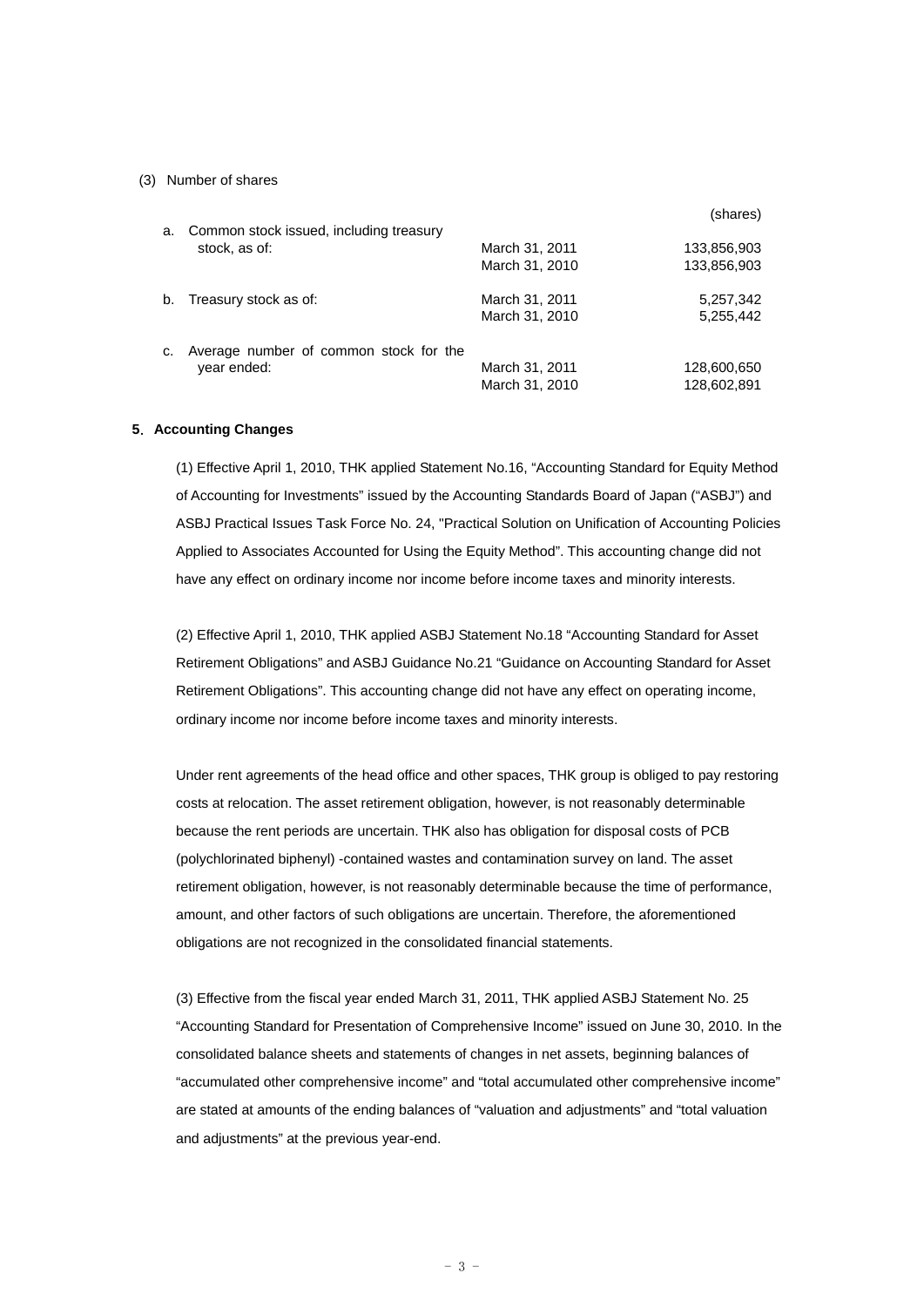(4) Effective from the fiscal year ended March 31, 2011, THK applied Cabinet Office Ordinance No. 5, which revises ASBJ Statement No. 22 "Accounting Standard for Consolidated Financial Statements" issued on December 26, 2008. In accordance with the new standard, "Income before minority interests" has been presented in the consolidated statements of income effective from this fiscal year.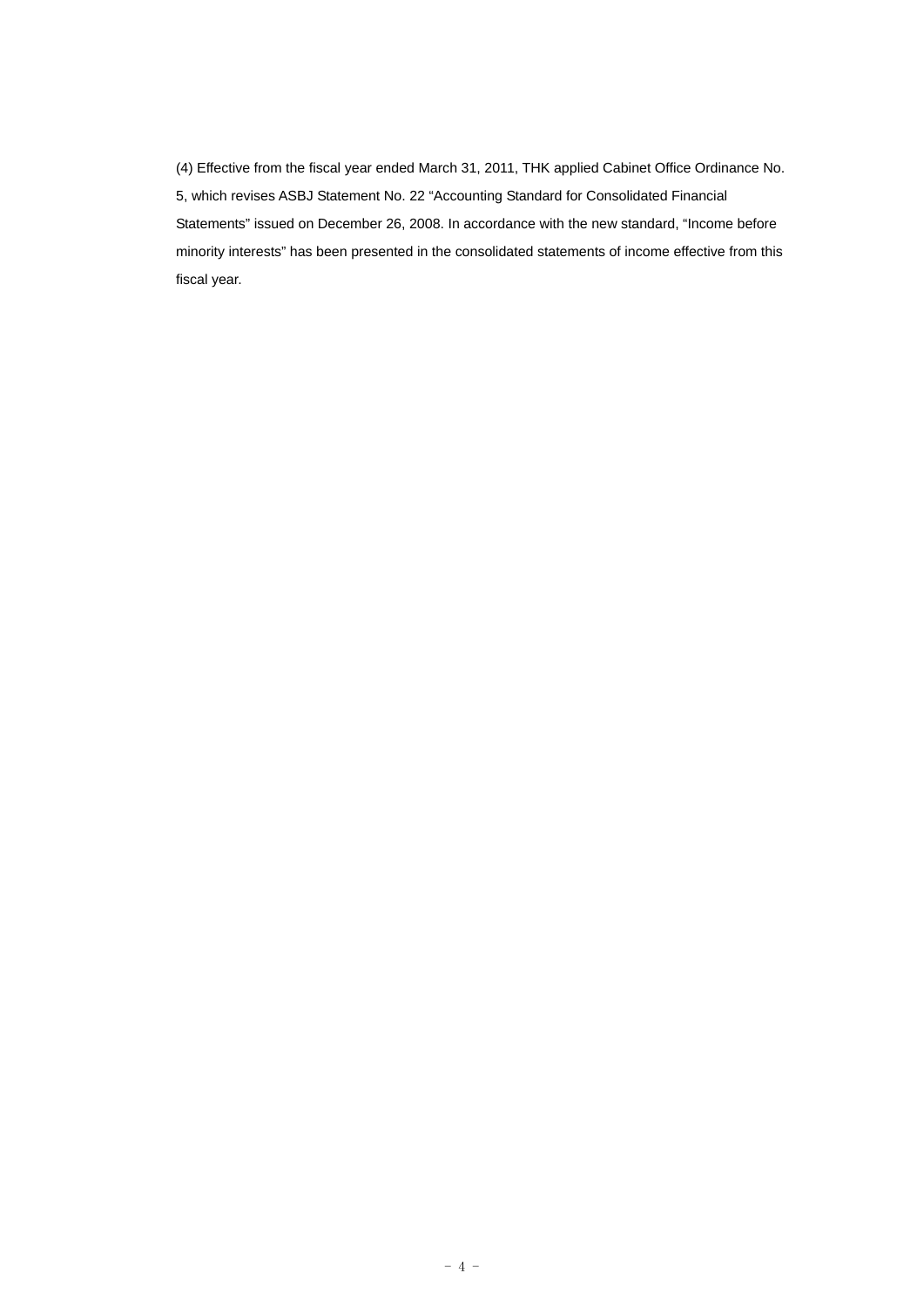## **For reference: Outline of non-consolidated financial statements**

#### **1. Non-Consolidated operating results and financial position as of and for the year ended March 31, 2011 (April 1, 2010 to March 31, 2011)**

### (1) Operating Results

| Year Ended March 31<br>(Millions of Yen) | <b>Net</b><br>Sales                  |          | Operating<br>Income (Loss)      |              | Ordinary<br>Income (Loss) |       | <b>Net</b><br>Income (Loss) |       |
|------------------------------------------|--------------------------------------|----------|---------------------------------|--------------|---------------------------|-------|-----------------------------|-------|
| 2011                                     | ¥133,691                             | 87.6%    | ¥17.118                         | $-$ %        | ¥16.846                   | $-$ % | ¥10.683                     | $-$ % |
| 2010                                     | 71.269                               | (36.7)   | (2,663)                         | -            | (2,387)                   |       | (14, 848)                   |       |
| Year Ended March 31<br>'Yen)             | Net Income (Loss)<br>Per Share-Basic |          | Net Income<br>Per Share-Diluted |              |                           |       |                             |       |
| 2011                                     |                                      | ¥83.07   |                                 | $\ddot{x}$ - |                           |       |                             |       |
| 2010                                     |                                      | (115.46) |                                 |              |                           |       |                             |       |

## (2) Financial Position

|                      | <b>Total Assets</b><br>(Millions of Yen) | Net Assets<br>(Millions of Yen) | Net Worth Ratio<br>(%) | Net Assets<br>Per Share (Yen) |
|----------------------|------------------------------------------|---------------------------------|------------------------|-------------------------------|
| As of March 31, 2011 | ¥264.134                                 | ¥168.945                        | 64.0 %                 | 1.313.70                      |
| As of March 31, 2010 | 220.646                                  | 160,211                         | 72.6                   | 1.245.77                      |

*(Note) Net worth ratio is defined as net worth divided by total assets. Net worth consists of shareholders' equity and adjustment/valuation items in net assets.* 

| Net worth | As of March 31, 2011: | ¥168.945 million |
|-----------|-----------------------|------------------|
|           | As of March 31, 2010: | 160.211 million  |

#### **2. Non-Consolidated forecasts for the year ending March 31, 2012 (April 1, 2011 to March 31, 2012)**

|                                             | Net<br>Sales<br>(Millions of Yen)               | Ordinary<br>Income<br>(Millions of Yen) | <b>Net</b><br>Income<br>(Millions of Yen) | Net Income per<br>Share (Yen) |
|---------------------------------------------|-------------------------------------------------|-----------------------------------------|-------------------------------------------|-------------------------------|
| Second Quarter ending<br>September 30, 2011 |                                                 |                                         |                                           |                               |
| (amount)                                    | ¥72.000                                         | ¥8.900                                  | ¥5.400                                    | ¥41.99                        |
| (percentage)                                | 10.9%                                           | 28.3%                                   | 24.2%                                     | n/a                           |
|                                             | <b>Net</b><br><b>Sales</b><br>(Millions of Yen) | Ordinary<br>Income<br>(Millions of Yen) | Net<br>Income<br>(Millions of Yen)        | Net Income per<br>Share (Yen) |
| Year ending March 31,<br>2012               |                                                 |                                         |                                           |                               |
| (amount)                                    | ¥144.000                                        | ¥18,800                                 | ¥11.400                                   | ¥88.64                        |
| (percentage)                                | 7.7%                                            | 11.6%                                   | 6.7%                                      | n/a                           |

*(Note)* The above forecasts are based upon the information currently available at the time of the announcement of *this report. Actual performance may differ from the estimates due to various unforeseen factors.*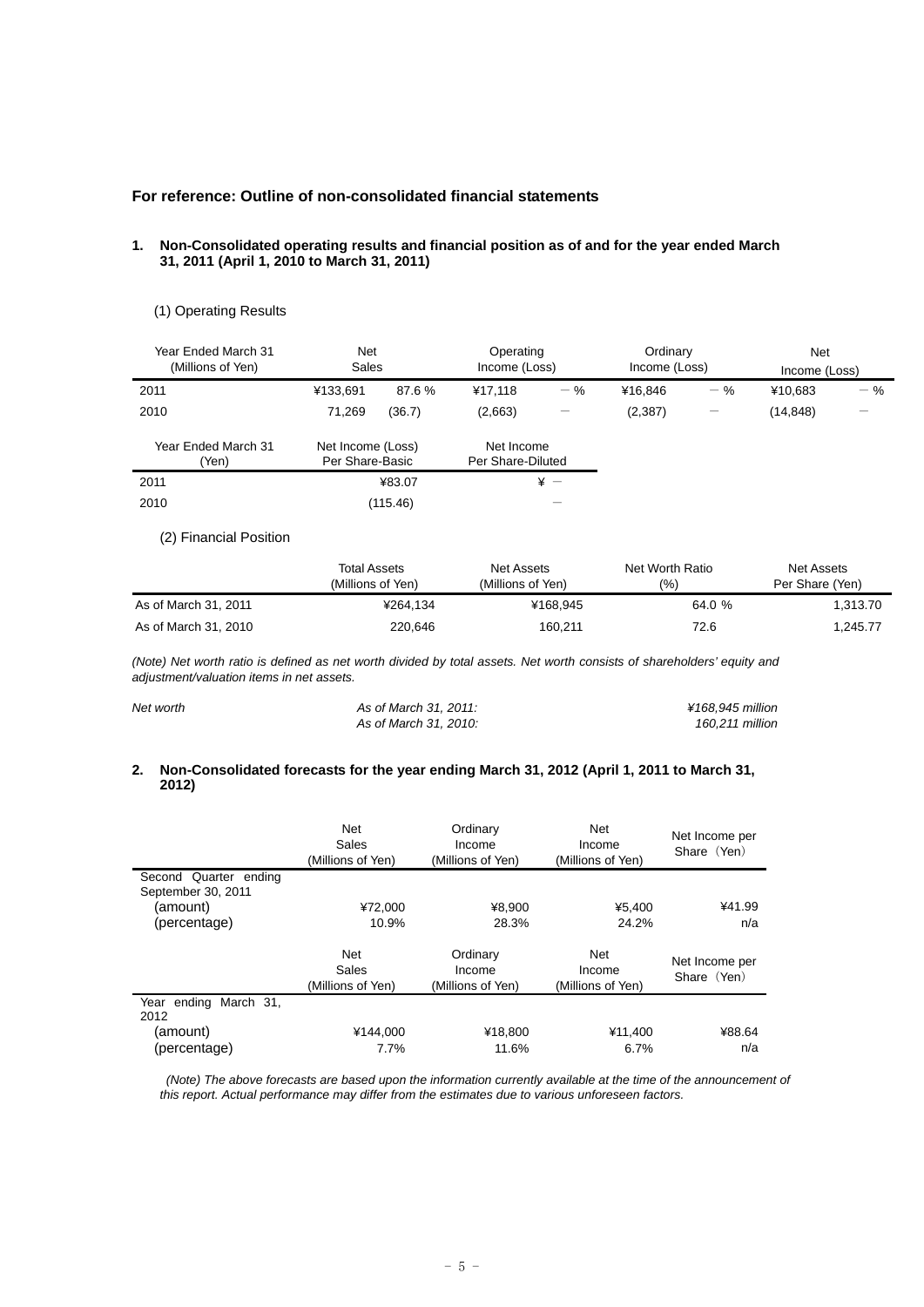## **Management's Discussion and Analysis**

#### **Operating results (From April 1, 2010 to March 31, 2011)**

#### **(1) Summary of Overall Performance**

In the first half of the fiscal year ended March 31, 2011, the global economy showed a recovery trend, aided by the economic stimulus measures in various countries implemented from the previous year that have contributed to the recovery of consumer spending, corporate profitability, and capital investments. In the latter stage of the fiscal year, the Japanese economy faced a slowdown because of the recent appreciation of the yen, the depression in the effect of the economic stimulus measures, and the impact of the Great East Japan Earthquake. The global economy, however, remained on a modest recovery path mainly due to steady performance of emerging countries.

The basic underlying strategies of THK group to expand its business are "Full-scale globalization" and "Development into new business areas". Guided by these strategies, THK group has made continuous endeavors for cutting and containing costs while expanding its sales network for further growth in the emerging countries such as China and strengthening its business bases such as human resources, capital, and technologies that are the engine of growth, under the severe circumstance of declining demands triggered by the financial crisis in 2008. By implementing these activities, while demands are rapidly reviving aided by the obvious growth in the emerging countries, THK group steadily achieved to increase net sales. In addition, THK group took prompt actions to restore operations and stability of supply for recovery from the damage of the Great East Japan Earthquake. Several manufacturing facilities of THK group needed to be relocated; however, the impact of the disaster was not significant. As a result, net sales amounted to ¥190,661 million for the fiscal year (¥115,330 million in the previous fiscal year).

On the cost front, the THK group made continuous endeavors to enhance its productivity such as raw materials' yield percentage improvement and production lead-time reduction. As a result, not only the cost containment but also the increase in sales improved the cost to sales ratio by 8.5% from a year earlier to 71.4%.

Selling, general and administrative (SG&A) expenses decreased by ¥99 million from a year earlier due to expense containment and lower amortization of goodwill because of a lump-sum amortization of goodwill recognized in the previous year. The ratio to net sales also improved by 11.3% to 17.1% due to the decrease in SG&A expense and the increase in net sales.

As a result, an operating income of ¥21,844 million was recorded for this fiscal year (¥9,508 million of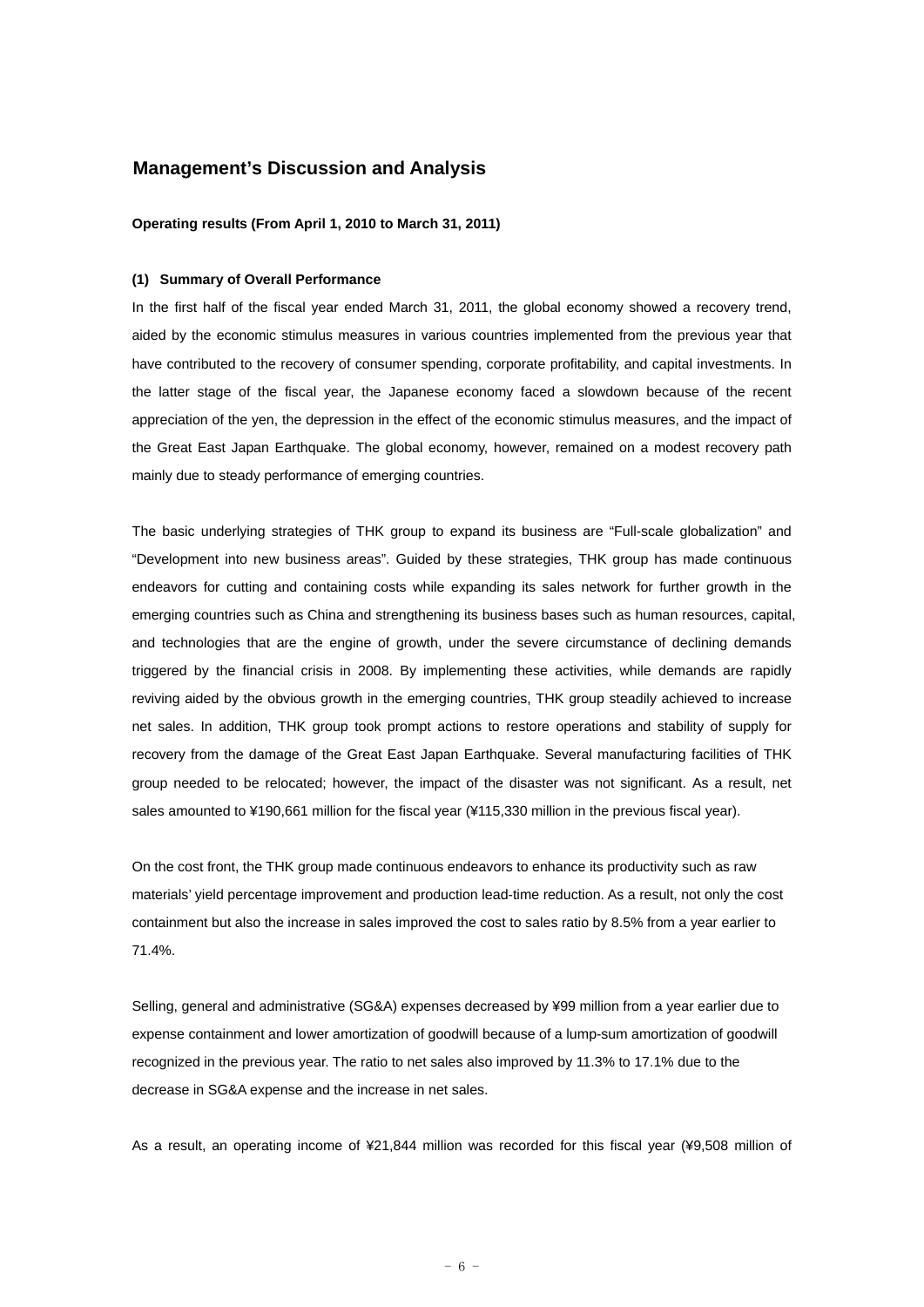operating loss in the previous fiscal year).

Net non-operating income/expense was expense of ¥212 million due mainly to a combined effect of ¥438 million of equity earnings of affiliates and ¥877 million of foreign exchange loss. As a result, an ordinary income of ¥21,631 million was recorded for this fiscal year (¥8,797 million of ordinary loss in the previous fiscal year).

Based on the aforementioned and other factors, THK recorded ¥13,959 million of net income for this fiscal year (¥14,300 million of net loss in the previous fiscal year).

#### **(2) Segment Information**

The summary of segment information is given below.

#### (Japan)

In the first half of the fiscal year, Japanese economy showed a recovery especially in exports that spread to capital investments. In the latter stage of the fiscal year, however, the Japanese economy faced a slowdown because of the recent appreciation of the yen, the depression in the effect of the economic stimulus measures, and the impact of the Great East Japan Earthquake. In such situation, THK developed aggressive business activities to achieve higher sales by meeting the demands of machine tool industry expanding its exports aided by the growth of emerging countries. As a result, sales to the machine tool industry, the general machinery industry, and the electronics industry forged ahead and amounted to ¥127,944 million. While sales were increasing in such core businesses, enhancement in productivity and expense containment contributed operating profit amounted to ¥18,322 million.

#### (The Americas)

While capital investments came out of slump and the car industry showed a steady performance, the sales and production divisions made efforts in an integrated manner to cultivate new customers as well as to expand transactions with existing customers. As a result, sales to the machine tool industry, the electronics industry, and the transportation equipment industry forged ahead and amounted to ¥20,608 million, whereas operating profit amounted to ¥1,807 million.

#### (Europe)

In Europe, while there were a sign of recovery mainly in exports, the sales and production divisions made efforts in an integrated manner to cultivate new customers as well as to expand transactions with existing customers. As a result, THK accomplished to link the recovery of demands to higher sales amounted to ¥16,099 million. However, ¥934 million of operating loss was recorded due to the rapid appreciation of the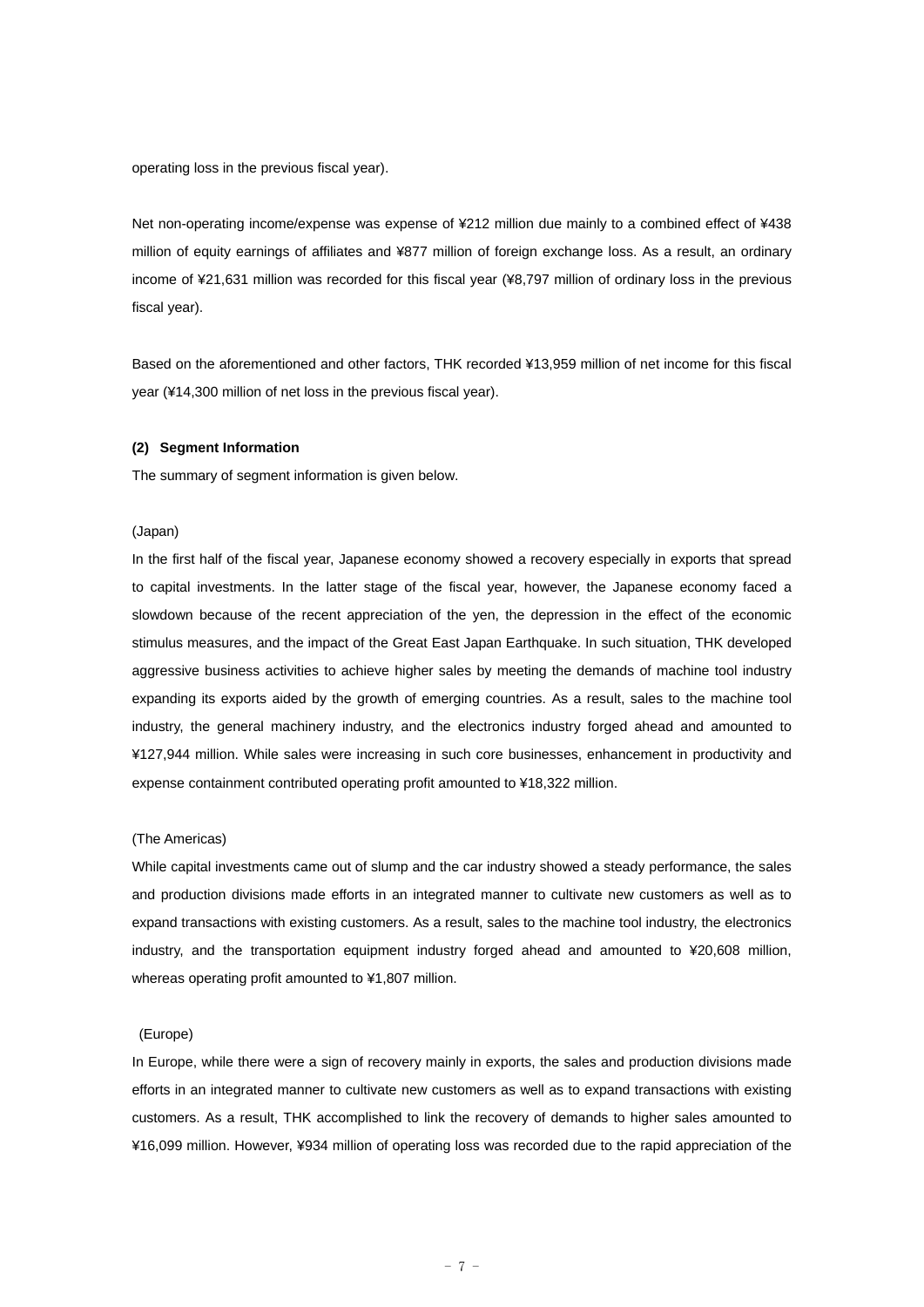yen against euro in the latter half of the fiscal year.

#### (China)

While capital investment steadily increase and the car industry was going strong, THK implemented aggressive business activities by taking advantage of sales channels that we have developed. As a result, sales to the machine tool industry and the transportation equipment industry forged ahead and amounted to ¥13,969 million, whereas operating profit amounted to ¥2,466 million.

#### (Other)

THK made continuous endeavors to cultivate new customers as well as to expand transactions with existing customers in Taiwan, India, and ASEAN countries. As a result, sales mainly to the machine tool industry forged ahead and amounted to ¥12,039 million, whereas operating profit amounted to ¥545 million.

## **(3) Forecasts for the fiscal year ending March 31, 2012**

Considering the latest favorable demand situation and the outlook of external operating environment, we expect ¥215,000 million of net income for the year ending March 31, 2012. We also expect ¥29,000 million of operating income, ¥29,400 million of ordinary income, and ¥19,500 million of net income that would be derived by the increase in sales and implementing more effective cost control.

#### -Consolidated

|                     | <b>Net Sales</b> | Operating Income | Ordinary Income | Net Income |
|---------------------|------------------|------------------|-----------------|------------|
| Millions of Yen     | ¥215,000         | ¥29,000          | ¥29,400         | ¥19,500    |
| Component ratio (%) | 100.0%           | 13.5%            | 13.7%           | 9.1%       |
| Fluctuation (%)     | 12.8%            | 32.8%            | 35.9%           | 39.7%      |
| -Non consolidated   |                  |                  |                 |            |
|                     | <b>Net Sales</b> | Operating Income | Ordinary Income | Net Income |
| Millions of Yen     | ¥144,000         | ¥18,800          | ¥18,800         | ¥11,400    |
| Component ratio (%) | 100.0%           | 13.1%            | 13.1%           | 7.9%       |
| Fluctuation (%)     | 7.7%             | 9.8%             | 11.6%           | 6.7%       |

*(Note) Average exchange rates assumed and used for above forecasts are as follows:* 

*U.S.dollar 1=¥82.00 Euro 1=¥115.00*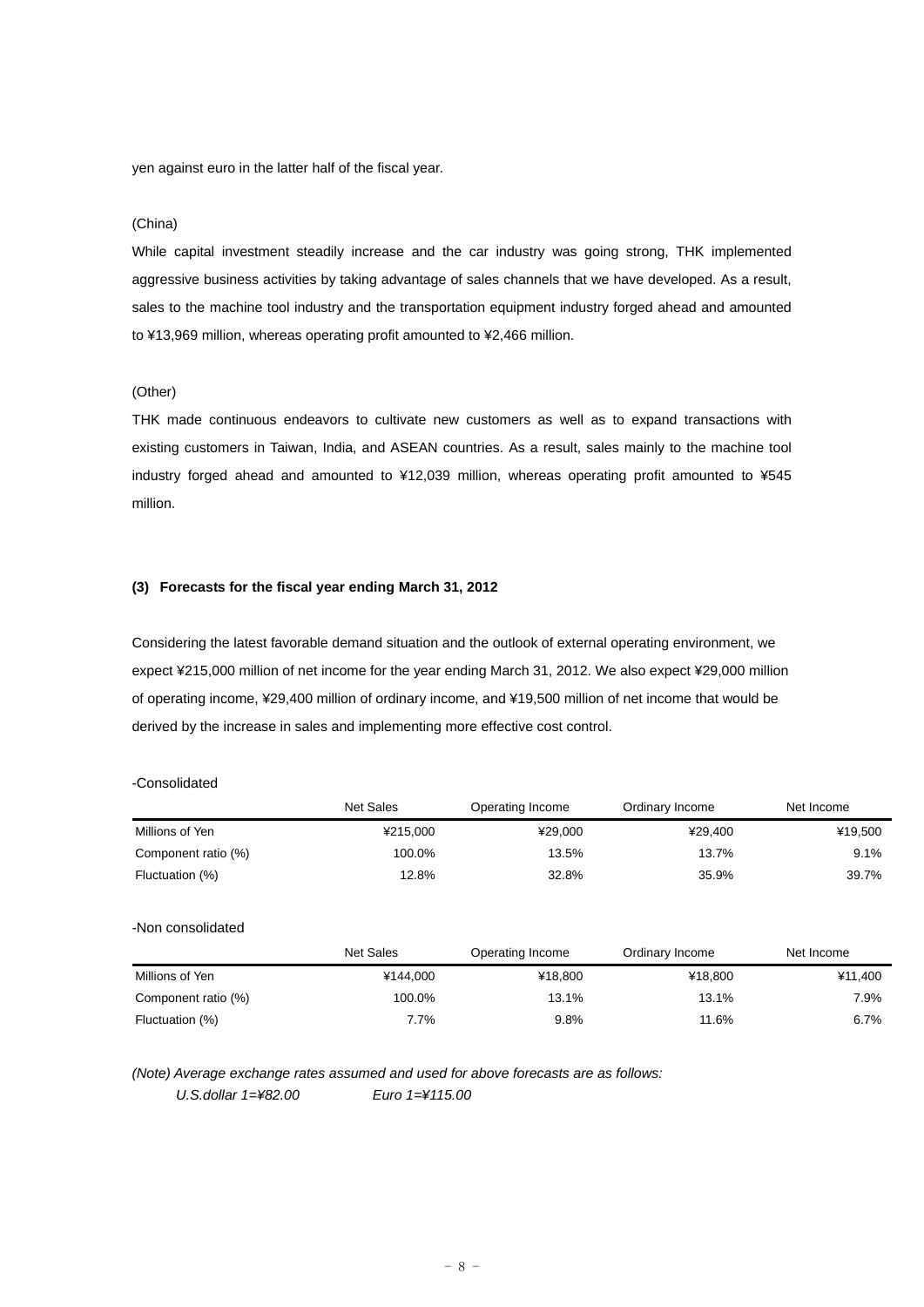#### **Financial position (As of March 31, 2011)**

Total assets stood at ¥279,768 million, ¥43,394 million more than the previous fiscal year-end, due mainly to increase in cash and bank deposits by ¥30,837 million and increase in accounts and notes receivable by ¥15,976 million.

Total liabilities stood at ¥111,831 million, ¥37,715 million more than the previous fiscal year-end, due mainly to (a) increase in accounts and notes payable by ¥7,516 million, (b) increase in income taxes payable by ¥5,517 million, and (c) ¥20,000 million bonds newly issued in this fiscal year.

Net assets stood at ¥167,937 million, ¥5,678 million more than the previous fiscal year-end, due mainly to a combined effect of increase in retained earnings by ¥11,928 million and decrease in foreign currency translation adjustments by ¥6,342 million.

## **For reference: Cash Flow Indices**

| Year ended March 31                                    | 2007  | 2008  | 2009  | 2010  | 2011  |
|--------------------------------------------------------|-------|-------|-------|-------|-------|
| Net Worth / Total Assets (%)                           | 71.1  | 72.3  | 73.4  | 68.2  | 59.6  |
| Market Capitalization /<br>Total Assets (%)            | 140.2 | 87.0  | 73.6  | 115.5 | 100.1 |
| Interest-bearing Debt /<br>Operating Cash Flow (years) | 0.2   | 0.3   | 0.8   | 6.8   | 2.3   |
| Operating Cash Flow /<br>Interest Paid (times)         | 233.9 | 105.0 | 211.8 | 9.0   | 37.1  |

*(Note 1) All indices are computed based on consolidated data.* 

*(Note 2) Market capitalization equals the stock price at the end of year multiplied by the number of issued shares at the end of year.* 

*(Note 3) Zero Coupon Convertible bonds are included in the interest-bearing debt.* 

#### **Basic Policies Regarding Distribution of Profits and Dividends**

Not only its basic policy which is to provide shareholders with stable and continuous dividends, THK places priority on providing shareholders with proactive distribution of profit befitting operating results, simultaneously strengthening its financial soundness by securing internal reserve. THK plans to make effective use of internal reserve by investing research and development activities, production facilities, and IT systems, to respond globalization.

In accordance with these policies, the Company plans ¥8.00 per share for the year-end dividends. As a result, cash dividends applicable for the year ended March 31, 2011 will be ¥16.00 per share, with the interim dividends of ¥8.00 per share. The Company also plans ¥22.00 per share in total (¥11.00 per share at the semiannual-end) for the year ending March 31, 2012.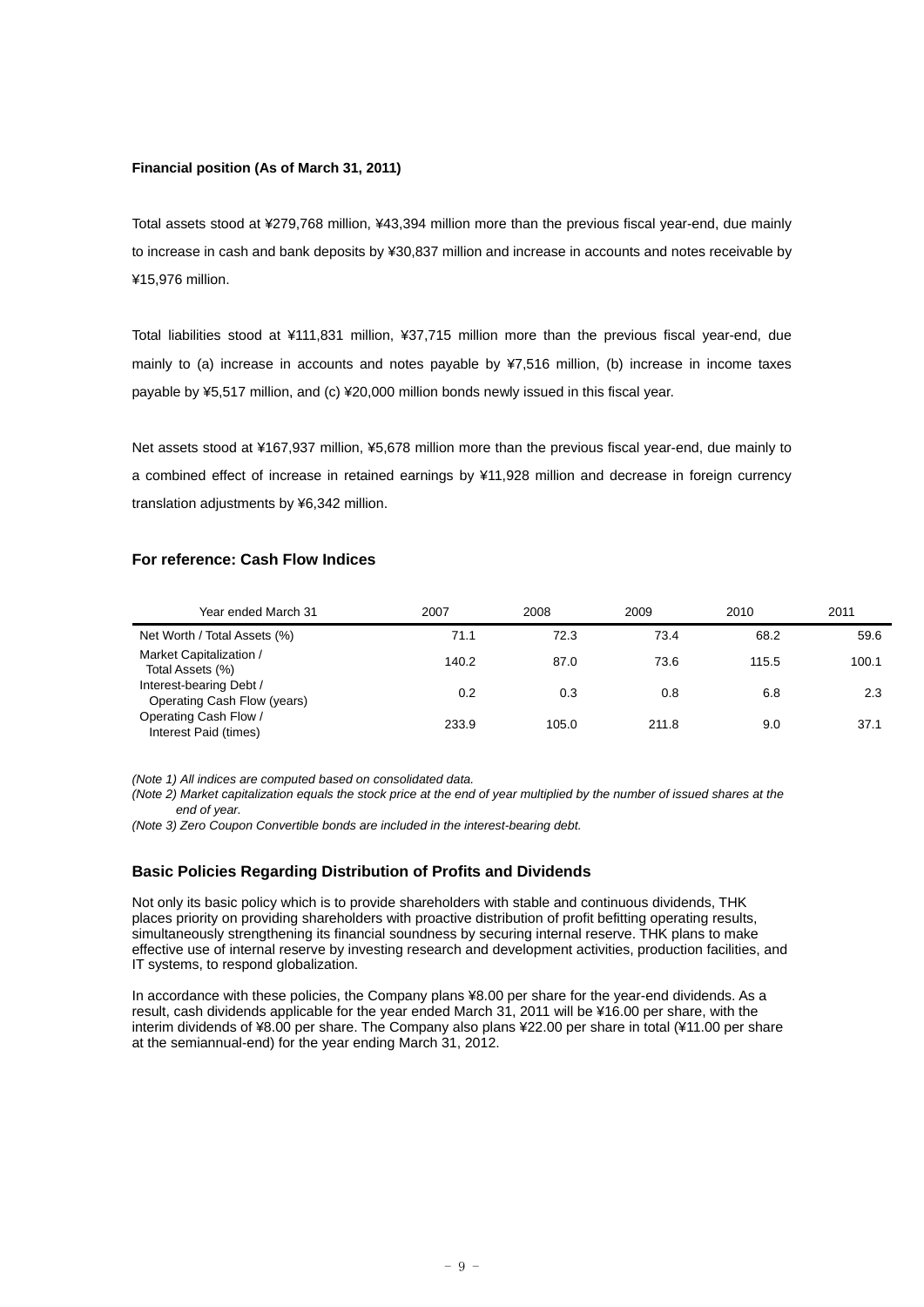## **Consolidated Financial Statements**

| <b>Consolidated Balance Sheets</b> |
|------------------------------------|
|------------------------------------|

|                                          |                                                    | (Millions of Yen)                                 |
|------------------------------------------|----------------------------------------------------|---------------------------------------------------|
|                                          | Year End<br>-Previous Year<br>As of March 31, 2010 | Year End<br>-Current Year<br>As of March 31, 2011 |
| <b>Assets</b>                            |                                                    |                                                   |
| Current assets:                          |                                                    |                                                   |
| Cash and bank deposits                   | ¥69,266                                            | ¥100,104                                          |
| Accounts and notes receivable            | 40,466                                             | 56,442                                            |
| Merchandise and finished goods           | 9,673                                              | 9,780                                             |
| Work in process                          | 5,475                                              | 6,396                                             |
| Raw materials and supplies               | 9,612                                              | 10,728                                            |
| Deferred tax assets                      | 3,507                                              | 3,029                                             |
| Short-term loans receivable              | 2,000                                              | 2,003                                             |
| Other current assets                     | 3,700                                              | 3,365                                             |
| Less: Allowance for bad debts            | (242)                                              | (184)                                             |
| Total current assets                     | 143,460                                            | 191,665                                           |
| Fixed assets:                            |                                                    |                                                   |
| Property, plant and equipment:           |                                                    |                                                   |
| <b>Buildings and structures</b>          | 51,903                                             | 50,592                                            |
| Accumulated depreciation                 | (25,398)                                           | (26,604)                                          |
| Buildings and structures-net             | 26,505                                             | 23,988                                            |
| Machinery, equipment and vehicles        | 121,286                                            | 120,307                                           |
| Accumulated depreciation                 | (85, 437)                                          | (88,084)                                          |
| Machinery, equipment and vehicles-net    | 35,848                                             | 32,223                                            |
| Land                                     | 12,978                                             | 12,892                                            |
| Construction in progress                 | 1,860                                              | 3,746                                             |
| Other                                    | 13,841                                             | 14,302                                            |
| Accumulated depreciation                 | (11, 191)                                          | (11, 743)                                         |
| Other-net                                | 2,649                                              | 2,558                                             |
| Total property, plant and equipment -net | 79,841                                             | 75,409                                            |
| Intangibles                              |                                                    |                                                   |
| Goodwill                                 | 140                                                | 117                                               |
| Other                                    | 1,123                                              | 976                                               |
| Total intangibles                        | 1,263                                              | 1,093                                             |
| Investments and other                    |                                                    |                                                   |
| Long-term investments in securities      | 5,225                                              | 5,253                                             |
| Deferred tax assets                      | 1,720                                              | 1,031                                             |
| Other                                    | 5,263                                              | 5,619                                             |
| Less: Allowance for bad debts            | (400)                                              | (304)                                             |
| Total investments and other              | 11,809                                             | 11,599                                            |
| Total fixed assets                       |                                                    |                                                   |
|                                          | 92,914                                             | 88,103                                            |
| <b>Total assets</b>                      | 236,374                                            | 279,768                                           |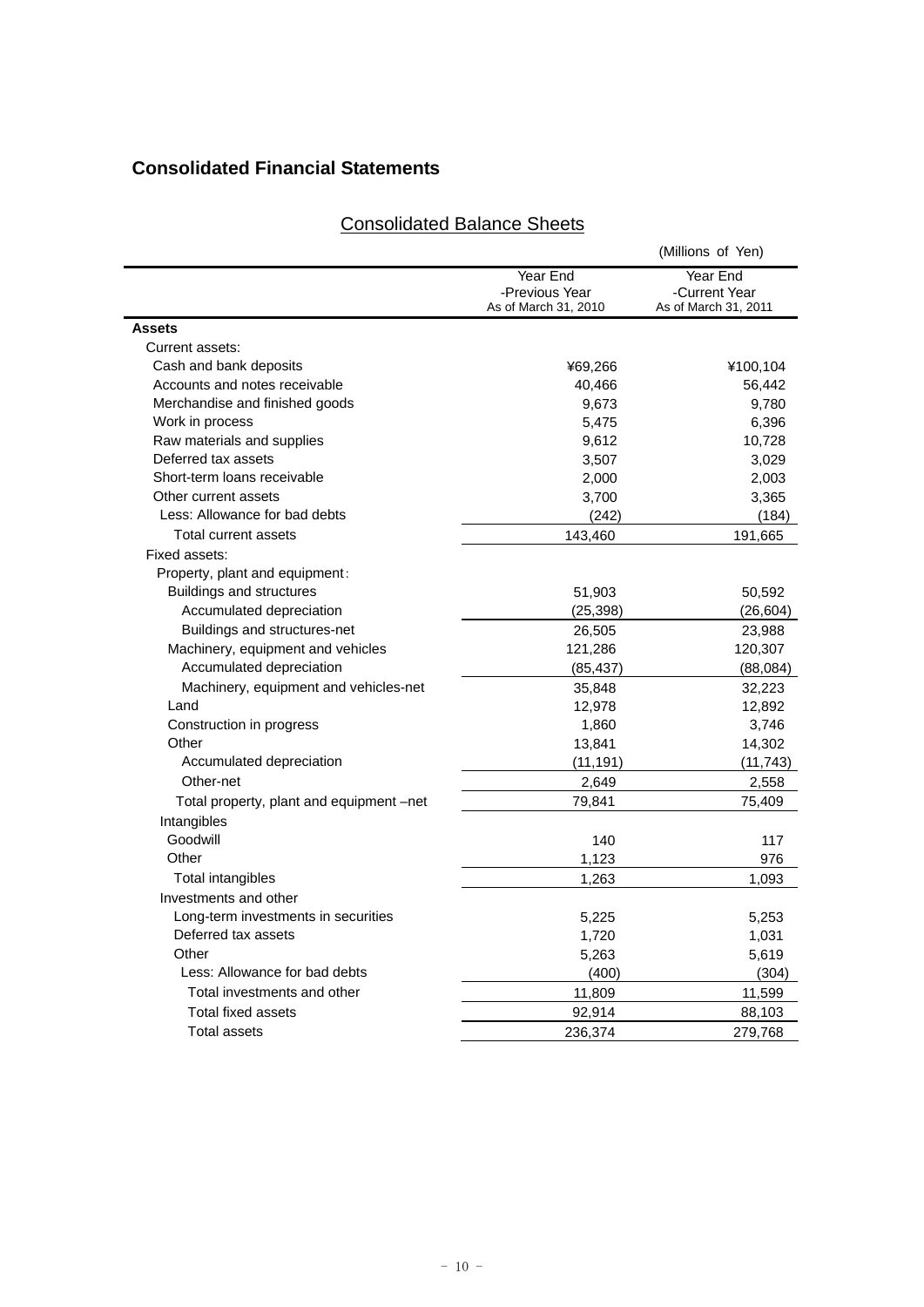|                                               |                                                    | (Millions of Yen)                                 |
|-----------------------------------------------|----------------------------------------------------|---------------------------------------------------|
|                                               | Year End<br>-Previous Year<br>As of March 31, 2010 | Year End<br>-Current Year<br>As of March 31, 2011 |
| Liabilities                                   |                                                    |                                                   |
| Current liabilities:                          |                                                    |                                                   |
| Accounts and notes payable                    | ¥24,226                                            | ¥31,743                                           |
| Lease obligation                              | 48                                                 | 50                                                |
| Income taxes payable                          | 290                                                | 5,808                                             |
| Accrued bonuses to employees                  | 1,835                                              | 2,758                                             |
| Accrued bonuses to directors and corporate    |                                                    |                                                   |
| auditors                                      |                                                    | 50                                                |
| Other                                         | 7,972                                              | 11,550                                            |
| <b>Total current liabilities</b>              | 34,374                                             | 51,961                                            |
| Long-term liabilities:                        |                                                    |                                                   |
| <b>Bonds</b>                                  | 10,000                                             | 30,000                                            |
| Long-term bank loans                          | 20,000                                             | 20,000                                            |
| Lease obligation                              | 80                                                 | 59                                                |
| Deferred tax liabilities                      | 3,690                                              | 3,710                                             |
| Reserve for employees' retirement benefits    | 4,796                                              | 4,963                                             |
| Reserve for retirement benefits for directors |                                                    |                                                   |
| and corporate auditors                        | 141                                                | 89                                                |
| Reserve for product warranty                  | 95                                                 | 110                                               |
| Other                                         | 937                                                | 935                                               |
| Total long-term liabilities                   | 39,741                                             | 59,870                                            |
| <b>Total liabilities</b>                      | 74,116                                             | 111,831                                           |
| <b>Net assets</b>                             |                                                    |                                                   |
| Shareholders' equity:                         |                                                    |                                                   |
| Common stock                                  | 34,606                                             | 34,606                                            |
| Additional paid-in capital                    | 44,342                                             | 44,342                                            |
| Retained earnings                             | 98,703                                             | 110,632                                           |
| <b>Treasury stock</b>                         | (11, 356)                                          | (11, 359)                                         |
| Total shareholders' equity                    | 166,296                                            | 178,221                                           |
| Accumulated other comprehensive income:       |                                                    |                                                   |
| Net unrealized gain on other securities       | 542                                                | 590                                               |
| Foreign currency translation adjustments      | (5,738)                                            | (12,080)                                          |
| Total accumulated other comprehensive         |                                                    |                                                   |
| income                                        | (5, 196)                                           | (11, 490)                                         |
| Minority Interests                            | 1,158                                              | 1,206                                             |
| Total net assets                              | 162,258                                            | 167,937                                           |
| Total liabilities and net assets              | 236,374                                            | 279,768                                           |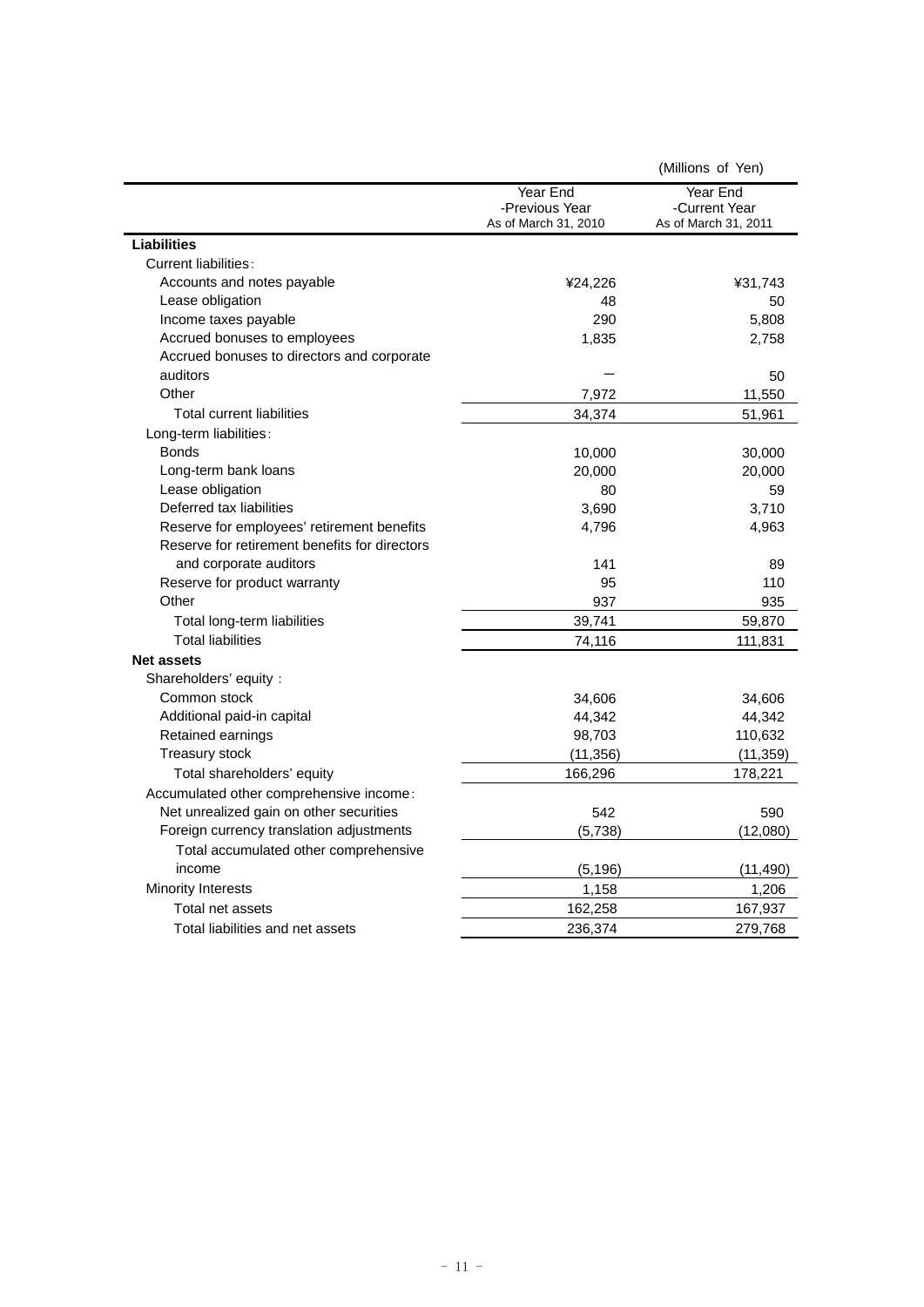# Consolidated Statements of Income

|                                                            |                                                                                  | (Millions of Yen)                                                                |
|------------------------------------------------------------|----------------------------------------------------------------------------------|----------------------------------------------------------------------------------|
|                                                            | <b>Year Ended</b><br>March 31, 2010<br>(From April 1, 2009<br>to March 31, 2010) | <b>Year Ended</b><br>March 31, 2011<br>(From April 1, 2010<br>to March 31, 2011) |
| Net sales                                                  | ¥115,330                                                                         | ¥190,661                                                                         |
| Cost of sales                                              | 92,141                                                                           | 136,219                                                                          |
| Gross profit                                               | 23,189                                                                           | 54,442                                                                           |
| Selling, general and administrative expenses:              |                                                                                  |                                                                                  |
| Freight expenses                                           | 2,357                                                                            | 3,312                                                                            |
| Advertisement expenses                                     | 798                                                                              | 756                                                                              |
| Provision for bad debts                                    | 34                                                                               |                                                                                  |
| Salaries and benefits                                      | 10,559                                                                           | 11,077                                                                           |
| Accrual for bonuses                                        | 632                                                                              | 972                                                                              |
| Accrual for bonuses to directors and corporate<br>auditors |                                                                                  | 50                                                                               |
| Net periodic retirement costs                              | 428                                                                              | 372                                                                              |
| Rent expenses                                              | 2,127                                                                            | 1,745                                                                            |
| Depreciation and amortization                              | 927                                                                              | 845                                                                              |
| Research and development                                   | 3,331                                                                            | 3,639                                                                            |
| Amortization of goodwill                                   | 2,724                                                                            | 22                                                                               |
| Other                                                      | 8,774                                                                            | 9,803                                                                            |
| Total selling, general and administrative                  |                                                                                  |                                                                                  |
| expenses                                                   | 32,697                                                                           | 32,598                                                                           |
| Operating income (loss)                                    | (9,508)                                                                          | 21,844                                                                           |
| Non-operating income:                                      |                                                                                  |                                                                                  |
| Interest income                                            | 184                                                                              | 211                                                                              |
| Dividend income                                            | 35                                                                               | 39                                                                               |
| Foreign exchange gain, net                                 | 2                                                                                |                                                                                  |
| Amortization of negative goodwill                          | 324                                                                              |                                                                                  |
| Equity earnings of affiliates                              | 221                                                                              | 438                                                                              |
| Rent income                                                | 274                                                                              | 273                                                                              |
| Refund of consumption taxes                                |                                                                                  | 181                                                                              |
| Other                                                      | 543                                                                              | 544                                                                              |
| Total non-operating income                                 | 1,586                                                                            | 1,689                                                                            |
| Non-operating expenses:                                    |                                                                                  |                                                                                  |
| Interest expenses                                          | 489                                                                              | 582                                                                              |
| Foreign exchange loss, net                                 |                                                                                  | 877                                                                              |
| Other                                                      | 386                                                                              | 442                                                                              |
| Total non-operating expenses                               | 875                                                                              | 1,902                                                                            |
| Ordinary income (loss)                                     | (8,797)                                                                          | 21,631                                                                           |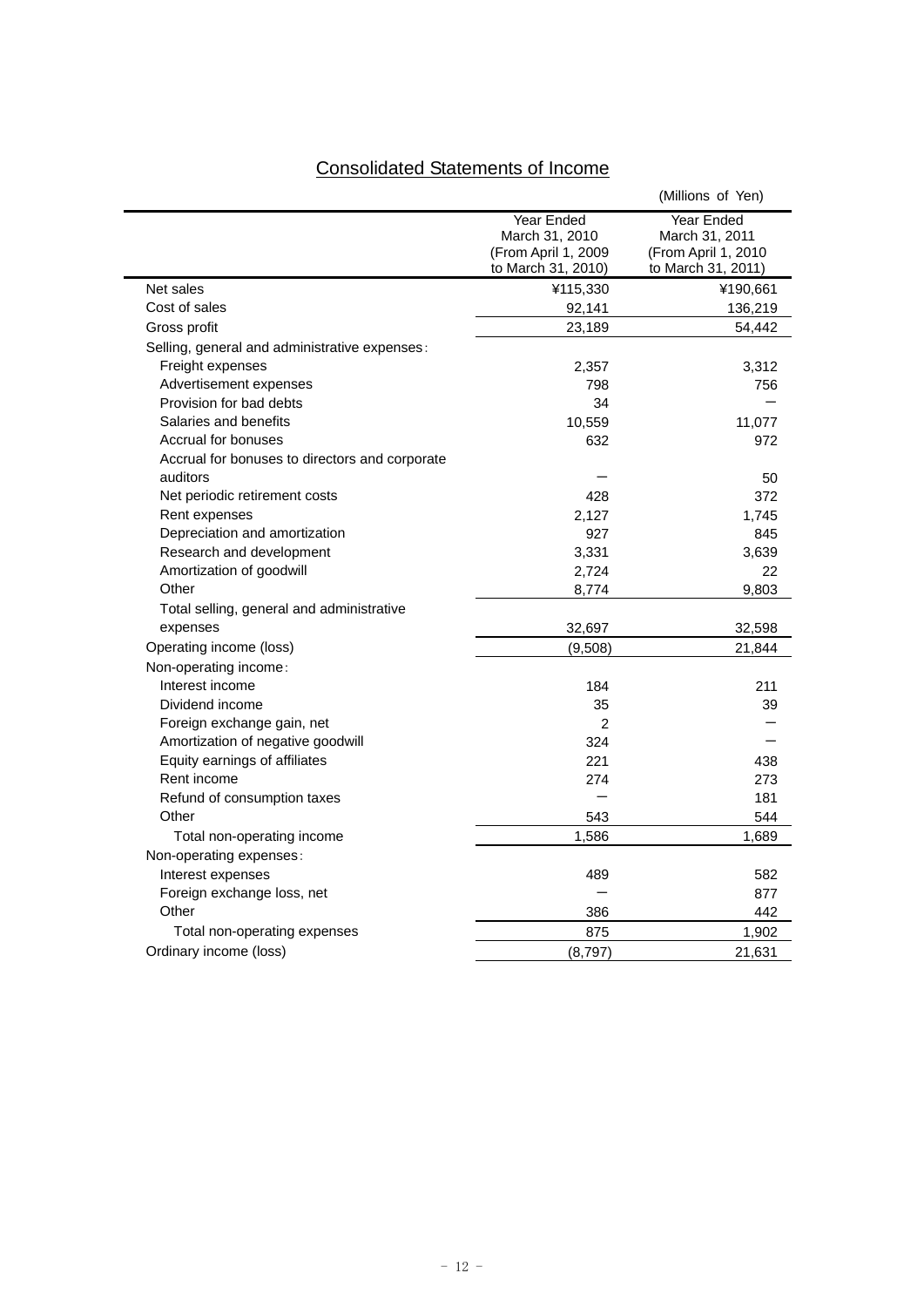| Year Ended<br>March 31, 2010<br>(From April 1, 2009 | Year Ended<br>March 31, 2011<br>(From April 1, 2010<br>to March 31, 2011) |
|-----------------------------------------------------|---------------------------------------------------------------------------|
|                                                     |                                                                           |
| 421                                                 | ¥29                                                                       |
| 421                                                 | $\overline{2}$                                                            |
| 1                                                   |                                                                           |
|                                                     | 125                                                                       |
| 8                                                   | 20                                                                        |
| 452                                                 | 176                                                                       |
|                                                     |                                                                           |
| 1                                                   | 25                                                                        |
|                                                     |                                                                           |
| 172                                                 | 62                                                                        |
| 203                                                 | 43                                                                        |
| 5,404                                               |                                                                           |
| 371                                                 |                                                                           |
|                                                     |                                                                           |
|                                                     | 41                                                                        |
| 12                                                  | 22                                                                        |
| 6,165                                               | 195                                                                       |
|                                                     |                                                                           |
| (14, 510)                                           | 21,612                                                                    |
| 360                                                 | 6,371                                                                     |
| (380)                                               |                                                                           |
| (152)                                               | 1,082                                                                     |
| (172)                                               | 7,454                                                                     |
|                                                     | 14,158                                                                    |
| (37)                                                | 199                                                                       |
| (14, 300)                                           | 13,959                                                                    |
|                                                     | to March 31, 2010)                                                        |

*(Note)* 

*Due to recognizing loss on write-down of investments in a subsidiary on Non-consolidated basis, the Company recorded a lump-sum amortization of the unamortized portion of goodwill related to the subsidiary on consolidated basis in accordance with the Japanese GAAP.*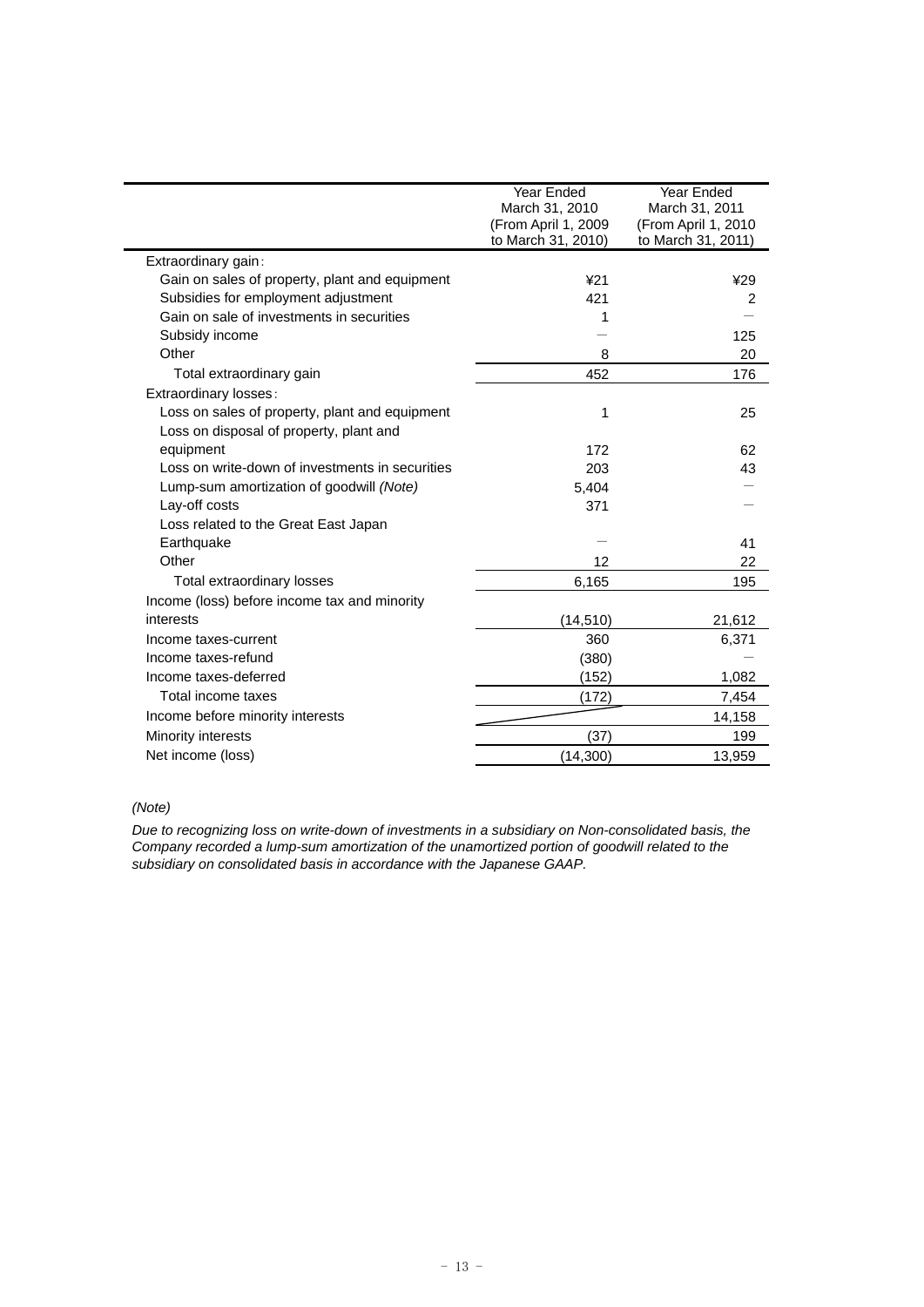|                                                                          | (Millions of Yen)                                                         |
|--------------------------------------------------------------------------|---------------------------------------------------------------------------|
|                                                                          | Year Ended<br>March 31, 2011<br>(From April 1, 2010<br>to March 31, 2011) |
| Income before minority interests                                         | ¥14,158                                                                   |
| Other comprehensive income:                                              |                                                                           |
| Adjustments for unrealized gain (loss) on other securities               | 50                                                                        |
| Foreign currency translation adjustments                                 | (6,282)                                                                   |
| Share in other comprehensive income of affiliates accounted under the    |                                                                           |
| equity method                                                            | (213)                                                                     |
| Total other comprehensive income                                         | (6, 445)                                                                  |
| Comprehensive income                                                     | 7,713                                                                     |
| Attributable to:                                                         |                                                                           |
| Shareholders of THK Co., Ltd.<br>Minority interests                      | 7,665<br>47                                                               |
| (Note)                                                                   |                                                                           |
| For the year ended March 31, 2010 (From April 1, 2009 to March 31, 2010) |                                                                           |
|                                                                          | (Millions of Yen)                                                         |
| Comprehensive income attributable to:                                    |                                                                           |
| Shareholders of THK Co., Ltd.                                            | (13, 435)                                                                 |
| Minority interests                                                       | (20)                                                                      |
| Total                                                                    | (13, 456)                                                                 |
|                                                                          | (Millions of Yen)                                                         |
| Other comprehensive income:                                              |                                                                           |
| Adjustments for unrealized gain (loss) on other securities               | 383                                                                       |
| Foreign currency translation adjustments                                 | 325                                                                       |
| Share in other comprehensive income of affiliates accounted under the    |                                                                           |
| equity method                                                            | 172                                                                       |
| Total other comprehensive income                                         | 881                                                                       |

## Consolidated Statements of Comprehensive Income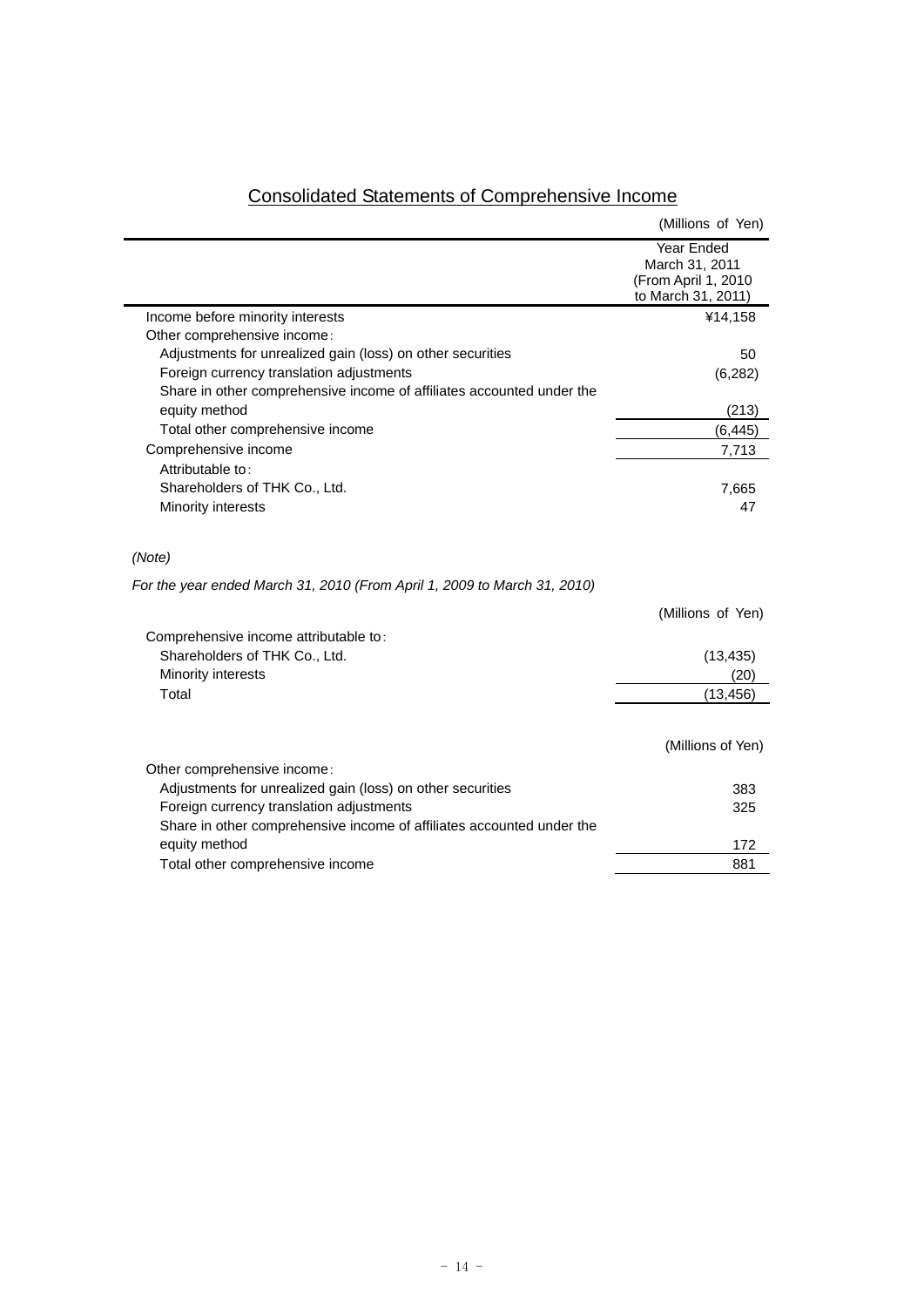|                             |                                                                           | (Millions of Yen)                                                         |
|-----------------------------|---------------------------------------------------------------------------|---------------------------------------------------------------------------|
|                             | Year Ended<br>March 31, 2010<br>(From April 1, 2009<br>to March 31, 2010) | Year Ended<br>March 31, 2011<br>(From April 1, 2010<br>to March 31, 2011) |
| Shareholders' equity        |                                                                           |                                                                           |
| Common stock                |                                                                           |                                                                           |
| Beginning balance           | ¥34,606                                                                   | ¥34,606                                                                   |
| Ending balance              | 34,606                                                                    | 34,606                                                                    |
| Additional paid-in capital  |                                                                           |                                                                           |
| Beginning balance           | 44,342                                                                    | 44,342                                                                    |
| Change in the year:         |                                                                           |                                                                           |
| Disposal of treasury stocks |                                                                           | 0                                                                         |
| Total change in the year    |                                                                           | 0                                                                         |
| Ending balance              | 44,342                                                                    | 44,342                                                                    |
| Retained earnings           |                                                                           |                                                                           |
| Beginning balance           | 114,998                                                                   | 98,703                                                                    |
| Change in the year:         |                                                                           |                                                                           |
| Dividends paid              | (1,993)                                                                   | (2,030)                                                                   |
| Net income (loss)           | (14,300)                                                                  | 13,959                                                                    |
| Disposal of treasury stocks |                                                                           | (0)                                                                       |
| Total change in the year    | (16, 294)                                                                 | 11,928                                                                    |
| Ending balance              | 98,703                                                                    | 110,632                                                                   |
| <b>Treasury stock</b>       |                                                                           |                                                                           |
| Beginning balance           | (11, 351)                                                                 | (11, 356)                                                                 |
| Change in the year:         |                                                                           |                                                                           |
| Purchase of treasury stocks | (4)                                                                       | (3)                                                                       |
| Disposal of treasury stocks |                                                                           | 0                                                                         |
| Total change in the year    | (4)                                                                       | (3)                                                                       |
| Ending balance              | (11, 356)                                                                 | (11, 359)                                                                 |
| Total shareholders' equity  |                                                                           |                                                                           |
| Beginning balance           | 182,595                                                                   | 166,296                                                                   |
| Change in the year:         |                                                                           |                                                                           |
| Dividends paid              | (1,993)                                                                   | (2,030)                                                                   |
| Net income (loss)           | (14, 300)                                                                 | 13,959                                                                    |
| Purchase of treasury stocks | (4)                                                                       | (3)                                                                       |
| Disposal of treasury stocks |                                                                           | 0                                                                         |
| Total change in the year    | (16, 298)                                                                 | 11,925                                                                    |
| Ending balance              | 166,296                                                                   | 178,221                                                                   |

# Consolidated Statements of Changes in Net Assets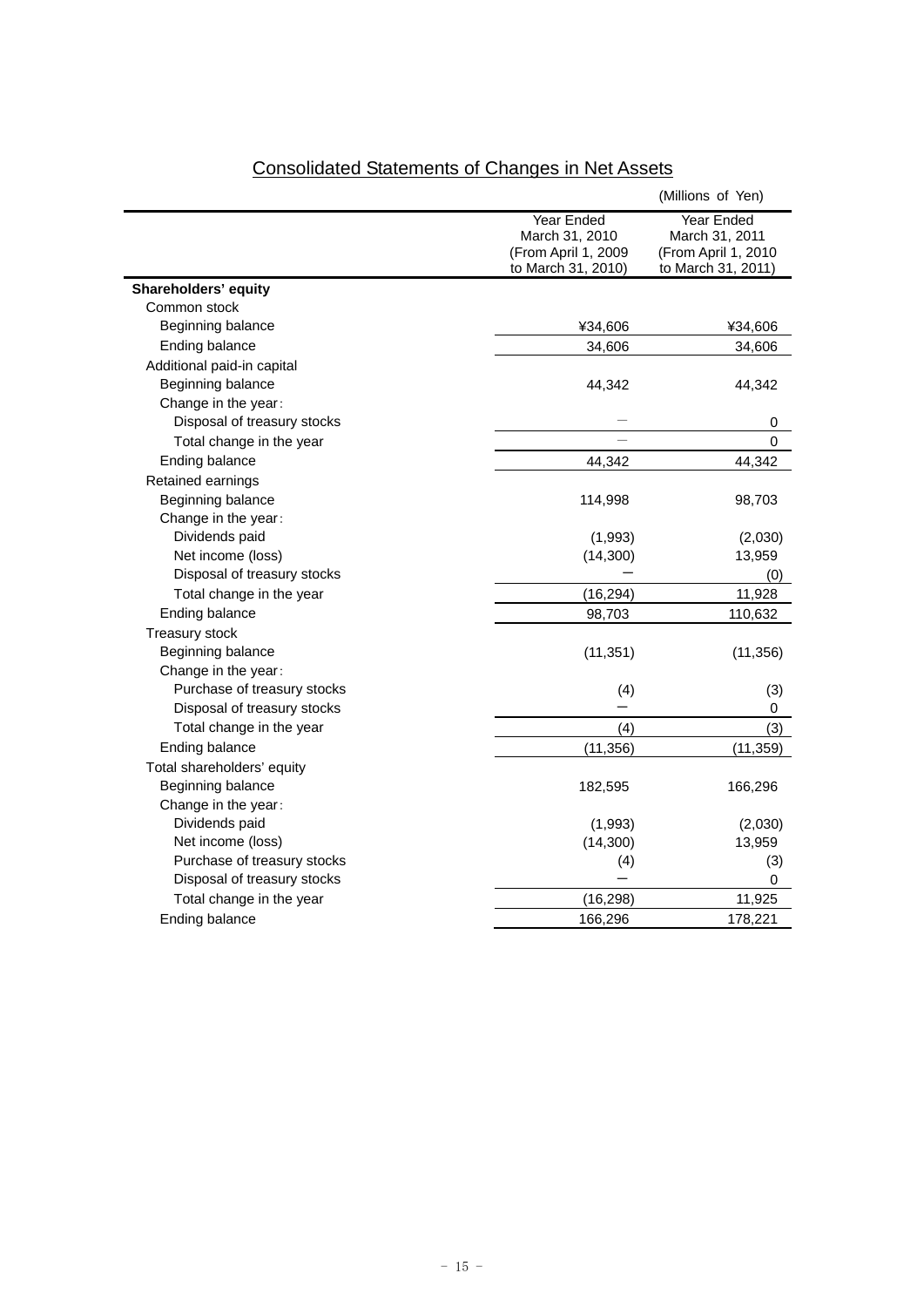|                                            | Year Ended          | Year Ended          |
|--------------------------------------------|---------------------|---------------------|
|                                            | March 31, 2010      | March 31, 2011      |
|                                            | (From April 1, 2009 | (From April 1, 2010 |
|                                            | to March 31, 2010)  | to March 31, 2011)  |
| Other comprehensive income                 |                     |                     |
| Unrealized gain (loss) on other securities |                     |                     |
| Beginning balance                          | ¥144                | ¥542                |
| Net change in the year                     |                     |                     |
| Net changes in the items other than        |                     |                     |
| shareholders' equity                       | 398                 | 47                  |
| Total change in the year                   | 398                 | 47                  |
| Ending balance                             | 542                 | 590                 |
| Foreign currency translation adjustments   |                     |                     |
| Beginning balance                          | (6,205)             | (5,738)             |
| Net change in the year                     |                     |                     |
| Net changes in the items other than        |                     |                     |
| shareholders' equity                       | 467                 | (6, 342)            |
| Total change in the year                   | 467                 | (6, 342)            |
| Ending balance                             | (5,738)             | (12,080)            |
| Total other comprehensive income           |                     |                     |
| Beginning balance                          | (6,061)             | (5, 196)            |
| Net change in the year                     |                     |                     |
| Net changes in the items other than        |                     |                     |
| shareholders' equity                       | 865                 | (6, 294)            |
| Total change in the year                   | 865                 | (6, 294)            |
| Ending balance                             | (5, 196)            | (11,490)            |
| Minority interests                         |                     |                     |
| Beginning balance                          | 1,179               | 1,158               |
| Net change in the year                     |                     |                     |
| Net changes in the items other than        |                     |                     |
| shareholders' equity                       | (20)                | 47                  |
| Total change in the year                   | (20)                | 47                  |
| Ending balance                             | 1,158               | 1,206               |
| Total net assets                           |                     |                     |
| Beginning balance                          | 177,712             | 162,258             |
| Change in the year:                        |                     |                     |
| Dividends paid                             | (1,993)             | (2,030)             |
| Net income (loss)                          | (14,300)            | 13,959              |
| Purchase of treasury stocks                | (4)                 | (3)                 |
| Disposal of treasury stocks                |                     | 0                   |
| Net changes in the items other than        |                     |                     |
| shareholders' equity                       | 844                 | (6, 246)            |
| Total change in the year                   | (15, 454)           | 5,678               |
| Ending balance                             | 162,258             | 167,937             |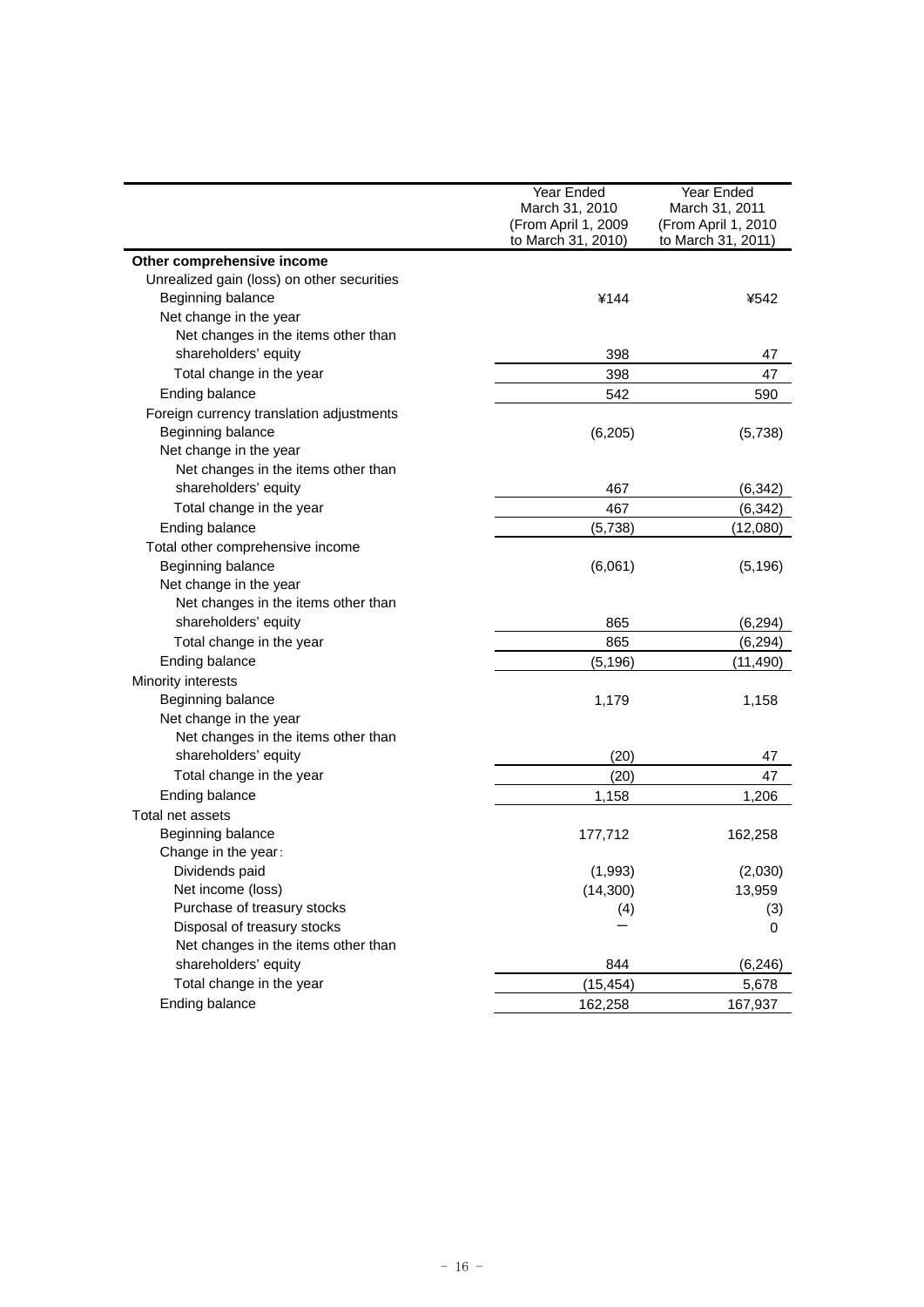# Consolidated Statements of Cash Flows

|                                                 |                                                                           | (Millions of Yen)                                                         |
|-------------------------------------------------|---------------------------------------------------------------------------|---------------------------------------------------------------------------|
|                                                 | Year Ended<br>March 31, 2010<br>(From April 1, 2009<br>to March 31, 2010) | Year Ended<br>March 31, 2011<br>(From April 1, 2010<br>to March 31, 2011) |
| Cash flows from operating activities:           |                                                                           |                                                                           |
| Income (loss) before income taxes and minority  |                                                                           |                                                                           |
| interests                                       | $*(14,510)$                                                               | ¥21,612                                                                   |
| Depreciation and amortization                   | 9,736                                                                     | 8,901                                                                     |
| Loss on sale/disposal of property, plant and    |                                                                           |                                                                           |
| equipment                                       | 152                                                                       | 58                                                                        |
| Increase in provisions                          | 558                                                                       | 1,019                                                                     |
| Interest and dividend income                    | (219)                                                                     | (251)                                                                     |
| Interest expenses                               | 489                                                                       | 582                                                                       |
| Foreign exchange loss (gain)                    | 9                                                                         | 512                                                                       |
| Equity in earnings of affiliates                | (221)                                                                     | (438)                                                                     |
| Gain on sale of investments in securities       | (1)                                                                       |                                                                           |
| Loss on write-down of investments in securities | 203                                                                       | 43                                                                        |
| Amortization of goodwill                        | 8,129                                                                     | 22                                                                        |
| Amortization of negative goodwill               | (324)                                                                     |                                                                           |
| Loss related to the Great East Japan            |                                                                           |                                                                           |
| Earthquake                                      |                                                                           | 41                                                                        |
| Increase in trade receivables                   | (3, 490)                                                                  | (17,079)                                                                  |
| Decrease (increase) in inventories              | 2,699                                                                     | (3, 417)                                                                  |
| Increase in trade payables                      | 3,542                                                                     | 8,781                                                                     |
| Other                                           | (1, 292)                                                                  | 807                                                                       |
| Subtotal                                        | 5,461                                                                     | 21,198                                                                    |
| Interest and dividend received                  | 258                                                                       | 386                                                                       |
| Interest paid                                   | (466)                                                                     | (530)                                                                     |
| Income taxes paid                               | (851)                                                                     | 573                                                                       |
| Loss related to the Great East Japan            |                                                                           |                                                                           |
| Earthquake-paid                                 |                                                                           | (19)                                                                      |
| Net cash provided by operating activities       | 4,401                                                                     | 21,608                                                                    |
| Cash flows from investing activities:           |                                                                           |                                                                           |
| Purchase of property, plant and equipment       | (7, 230)                                                                  | (6,056)                                                                   |
| Proceeds from sale of property, plant and       |                                                                           |                                                                           |
| equipment                                       | 9                                                                         | 107                                                                       |
| Purchase of investments in securities           | (156)                                                                     | (15)                                                                      |
| Proceeds from sale of investments in securities | 1                                                                         |                                                                           |
| Increase in loans receivable                    | (6)                                                                       | (557)                                                                     |
| Collection on loans                             | 77                                                                        | 222                                                                       |
| Other                                           | (18)                                                                      | (0)                                                                       |
| Cash flows used in investing activities         | (7, 322)                                                                  | (6, 299)                                                                  |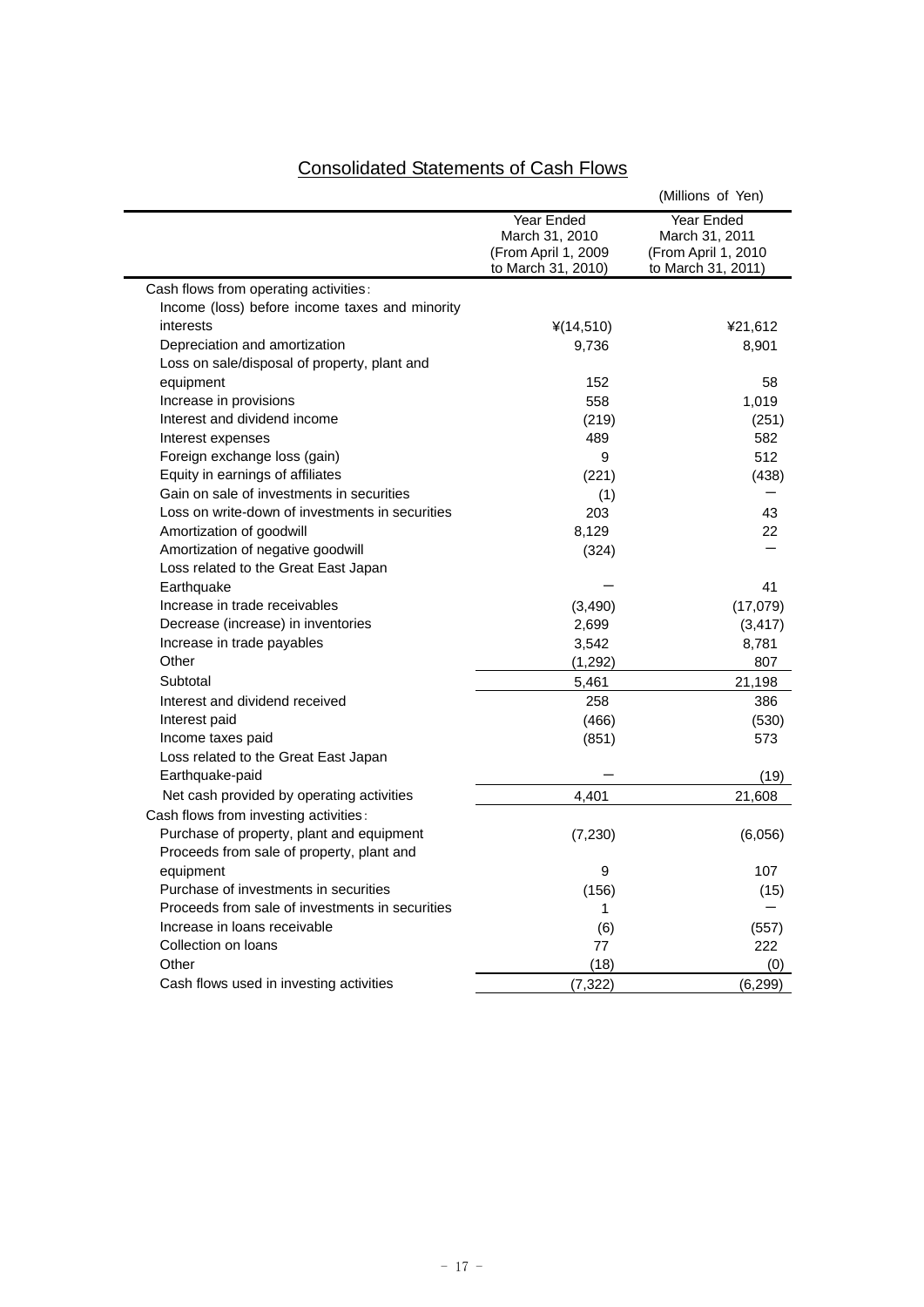|                                                  | Year Ended<br>March 31, 2010<br>(From April 1, 2009)<br>to March 31, 2010) | Year Ended<br>March 31, 2011<br>(From April 1, 2010)<br>to March 31, 2011) |
|--------------------------------------------------|----------------------------------------------------------------------------|----------------------------------------------------------------------------|
| Cash flows from financing activities:            |                                                                            |                                                                            |
| Proceeds from issuance of bonds                  | ¥10.000                                                                    | ¥20,000                                                                    |
| Dividends paid                                   | (1,989)                                                                    | (2,000)                                                                    |
| Dividends paid to minority shareholders          | (28)                                                                       | (41)                                                                       |
| Purchase of treasury stocks                      | (4)                                                                        | (3)                                                                        |
| Proceeds from sale of treasury stocks            |                                                                            | 0                                                                          |
| Repayments of lease obligations                  | (45)                                                                       | (40)                                                                       |
| Net cash provided by financing activities        | 7,932                                                                      | 17.913                                                                     |
| Foreign currency translation adjustments on cash |                                                                            |                                                                            |
| and cash equivalents                             | 125                                                                        | (2,385)                                                                    |
| Net increase in cash and cash equivalents        | 5,136                                                                      | 30,837                                                                     |
| Cash and cash equivalents, beginning of the year | 64,130                                                                     | 69,266                                                                     |
| Cash and cash equivalents, end of the year       | 69,266                                                                     | 100,104                                                                    |
|                                                  |                                                                            |                                                                            |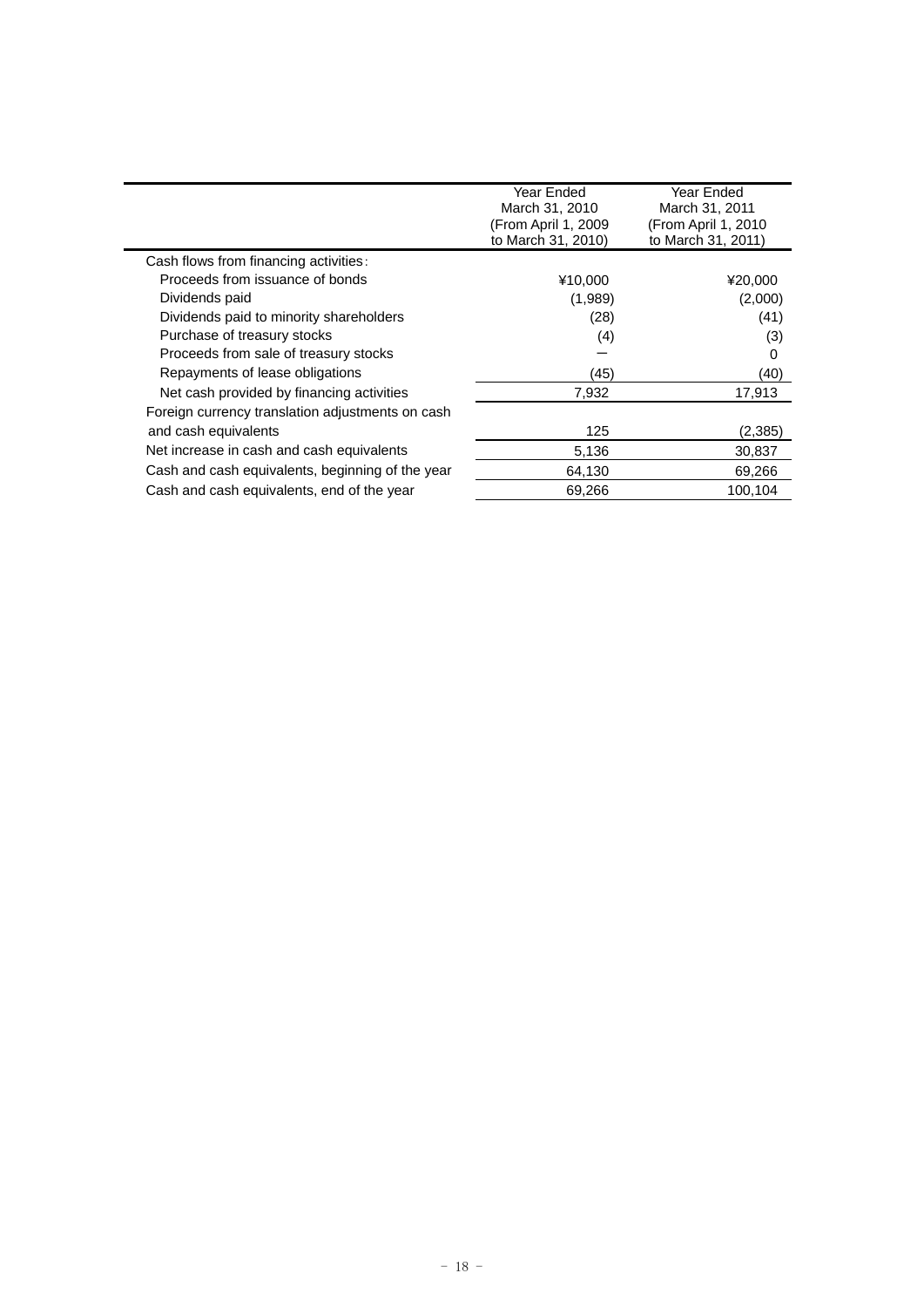## **Segment Information**

#### **For the year ended March 31, 2011 (April 1, 2010 to March 31, 2011)**

|                         |          |          |         |         |         |               | (Millions of Yen) |
|-------------------------|----------|----------|---------|---------|---------|---------------|-------------------|
|                         |          | The      |         |         |         | Adjust        | Consoli           |
|                         | Japan    | Americas | Europe  | China   | Other   | -ments        | -dated            |
| Sales to customers      | ¥127,944 | ¥20,608  | ¥16,099 | ¥13,969 | ¥12,039 | $\frac{1}{2}$ | ¥190,661          |
| Inter-segment           | 39,349   | 121      | 15      | 3,328   | 41      | (42, 857)     |                   |
| Total                   | 167,294  | 20,729   | 16,114  | 17,298  | 12,081  | (42, 857)     | 190,661           |
| Operating income (loss) | 18,322   | 1,807    | (934)   | 2,466   | 545     | (363)         | 21,844            |
| Assets                  | 278,095  | 28,486   | 26,092  | 32,978  | 12,401  | (98, 285)     | 279,768           |
| Other items             |          |          |         |         |         |               |                   |
| Depreciation and        |          |          |         |         |         |               |                   |
| amortization            | 5,860    | 857      | 584     | 1,535   | 62      |               | 8,901             |
| Amortization of         |          |          |         |         |         |               |                   |
| qoodwill                | 22       |          |         |         |         |               | 22                |
| Investments to          |          |          |         |         |         |               |                   |
| affiliates accounted    |          |          |         |         |         |               |                   |
| under the equity        |          |          |         |         |         |               |                   |
| method                  | 1,869    |          |         |         |         |               | 1,869             |
| Capital expenditures    | 3,751    | 948      | 166     | 2,958   | 255     | (253)         | 7,827             |

Effective from this fiscal year, segment information is presented according to THK's management approach based on "Accounting Standard for Disclosures about Segments of an Enterprise and Related Information" and "Accounting Standard for Disclosures about Segments of an Enterprise and Related Information" issued by the ASBJ.

THK's reportable segments are component of THK group for which separate financial information is available, and whose operating results are reviewed periodically by the Board of Directors to determine allocation of operating resources and evaluate its performance.

THK group's main products are machinery parts such as LM (linear motion) guides and ball screws, and transportation equipment-related parts such as link balls and suspension ball joints. In each country, local subsidiaries establish its comprehensive business strategies and conduct its business activities in a similar way that THK and domestic subsidiaries do in Japan.

Therefore, THK's reportable segment information consists of the five geographical segments in the table above based on the THK group's production/sales structure.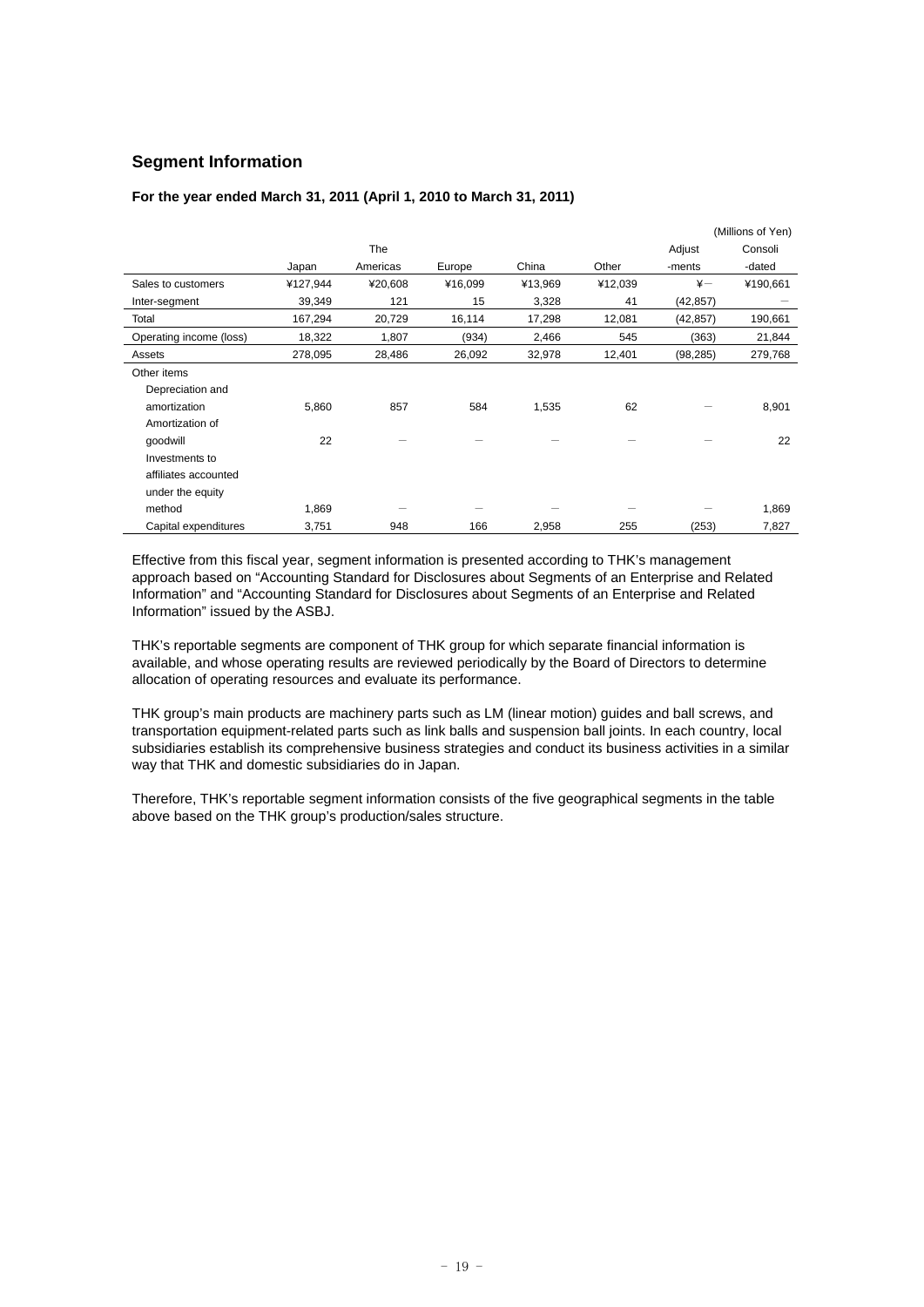If the segment information for the year ended March 31, 2010 were prepared using the new segmentation, such information would be as follows:

|                         |          |            |         |        |        |            | (Millions of Yen) |
|-------------------------|----------|------------|---------|--------|--------|------------|-------------------|
|                         |          | <b>The</b> |         |        |        | Adjust     | Consoli           |
|                         | Japan    | Americas   | Europe  | China  | Other  | -ments     | -dated            |
| Sales to customers      | ¥77,666  | ¥14,410    | ¥12,429 | ¥6,575 | ¥4,248 | $\ddot{x}$ | ¥115,330          |
| Inter-segment           | 19,518   | 45         | 20      | 1,544  | 39     | (21, 168)  |                   |
| Total                   | 97,184   | 14,456     | 12,450  | 8,120  | 4,287  | (21, 168)  | 115,330           |
| Operating income (loss) | (7, 155) | (366)      | (1,576) | (545)  | 13     | 121        | (9,508)           |
| Assets                  | 230,807  | 20,147     | 15,314  | 23,766 | 4,830  | (58, 492)  | 236,374           |
| Other items             |          |            |         |        |        |            |                   |
| Depreciation and        |          |            |         |        |        |            |                   |
| amortization            | 6,435    | 982        | 669     | 1,599  | 49     |            | 9,736             |
| Amortization of         |          |            |         |        |        |            |                   |
| qoodwill                | 2,724    |            |         |        |        |            | 2,724             |
| Investments to          |          |            |         |        |        |            |                   |
| affiliates accounted    |          |            |         |        |        |            |                   |
| under the equity        |          |            |         |        |        |            |                   |
| method                  | 1,920    |            |         |        |        |            | 1,920             |
| Capital expenditures    | 3,774    | 202        | 324     | 186    | 81     | (122)      | 4,447             |

## **For the year ended March 31, 2010 (April 1, 2009 to March 31, 2010)**

|                            |                                                    |                                                        | (1)                       | <b>Business segment</b><br>(Millions of Yen) |
|----------------------------|----------------------------------------------------|--------------------------------------------------------|---------------------------|----------------------------------------------|
| Year ended March 31, 2010  | Industrial<br>Equipment-Related<br><b>Business</b> | Transportation<br>Equipment-Related<br><b>Business</b> | Corporate/<br>Elimination | Consolidated                                 |
| Sales to customers         | ¥84,726                                            | ¥30,604                                                | $\ddot{x}$                | ¥115,330                                     |
| Inter-segment              |                                                    |                                                        |                           |                                              |
| Total                      | 84,726                                             | 30,604                                                 |                           | 115,330                                      |
| Operating expense          | 84.244                                             | 34,913                                                 | 5,680                     | 124,839                                      |
| Operating income (loss)    | 481                                                | (4,309)                                                | (5,680)                   | (9,508)                                      |
| Assets<br>Depreciation and | 139,703                                            | 26.477                                                 | 70.193                    | 236.374                                      |
| amortization               | 7,345                                              | 2,328                                                  | 63                        | 9,736                                        |
| Capital expenditure        | 3,437                                              | 948                                                    | 60                        | 4.447                                        |

## (2) Geographical segment

|                           |          |          |         |          |               | (Millions of Yen) |
|---------------------------|----------|----------|---------|----------|---------------|-------------------|
|                           |          | The      |         | Asia and | Corporate/    |                   |
| Year ended March 31, 2010 | Japan    | Americas | Europe  | other    | Elimination   | Consolidated      |
| Sales to customers        | ¥77,666  | ¥14.410  | ¥12.429 | ¥10,823  | $\frac{1}{2}$ | ¥115,330          |
| Inter-segment             | 19.518   | 45       | 20      | 1.584    | (21,168)      |                   |
| Total                     | 97.184   | 14.456   | 12.450  | 12.407   | (21, 168)     | 115,330           |
| Operating expense         | 98,660   | 14.821   | 14.026  | 12,939   | (15,609)      | 124,839           |
| Operating income (loss)   | (1, 476) | (364)    | (1,576) | (531)    | (5, 559)      | (9,508)           |
|                           |          |          |         |          |               |                   |
| Assets                    | 170.606  | 10.437   | 12.131  | 27.262   | 15.936        | 236.374           |